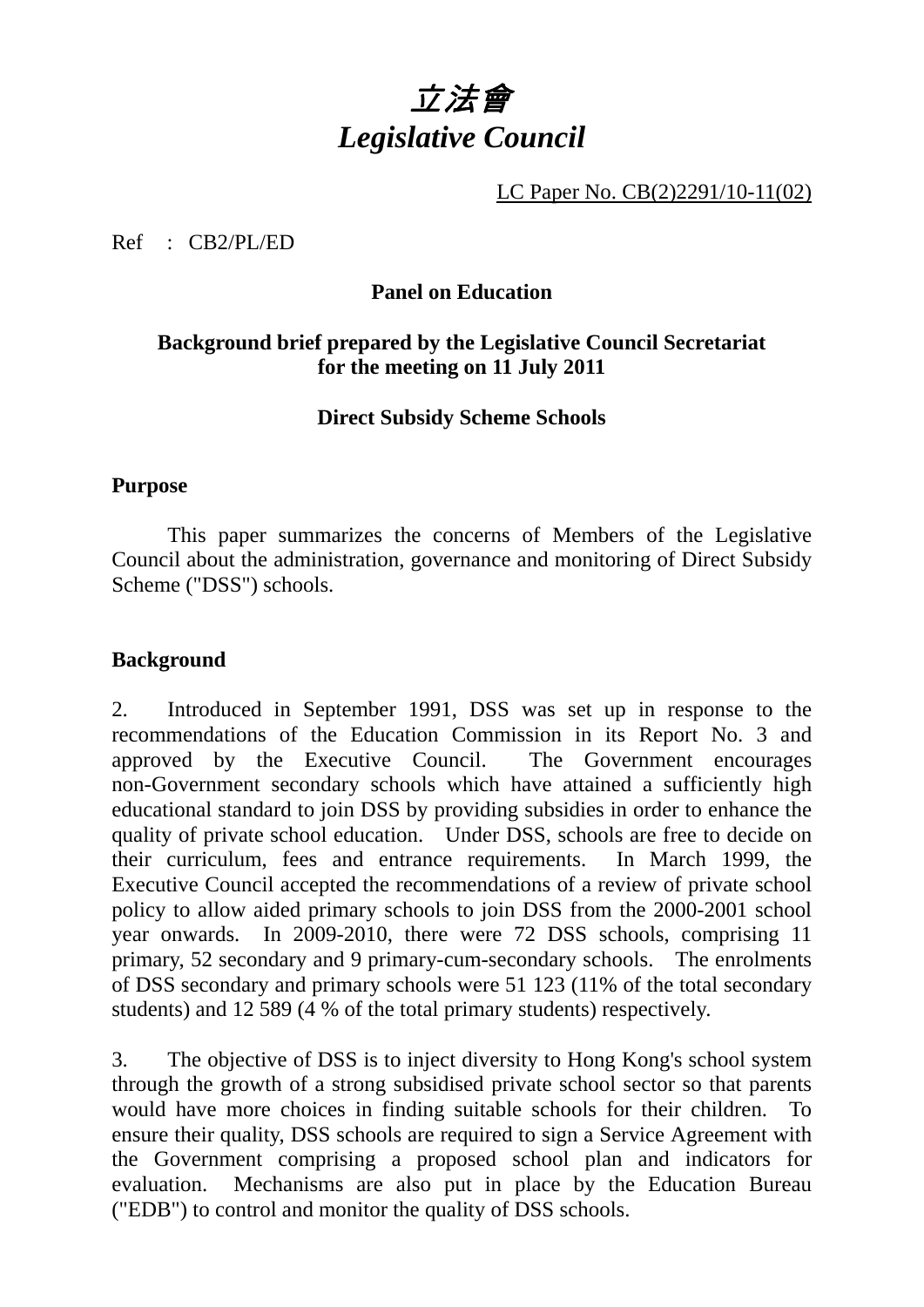# **Deliberations of the Panel on Education**

4. In May 2009, the school sponsoring body of the Pegasus Philip Wong Kin Hang Christian Primary School cum Junior Secondary School ("the School") announced its intention of giving up its sponsorship. Arising from the alleged managerial and financial problems of the School, the Panel on Education ("the Panel") discussed the monitoring of DSS schools at its meeting on 6 July 2009. Major concerns of members are summarized in the following paragraphs.

### School administration

5. Members considered that the malpractices in the School had revealed the various problems in the monitoring of DSS schools by the Administration. The malpractices of the School involved non-compliance of both statutory and administrative requirements such as school registration, appointment of principal and submission of audited accounts. Members noted the lack of any requirement for the management of DSS schools to declare interests. Members were concerned whether there were systemic loopholes with the registration, financial management and monitoring of DSS schools or whether the Administration had not enforced the statutory requirements. They called on the Administration to critically review DSS in the light of the malpractices identified in the School.

6. According to the Administration, DSS schools should adhere to the relevant statutory requirements applicable to DSS schools. For cases of non-compliance with statutory requirements, the Administration would issue warning letters to the school or the sponsoring body concerned. The Administration would step up the level of intervention such as conducting investigation visits and appointing managers to the School Management Committee of the relevant school where necessary. To ensure the quality of education provided by DSS schools, DSS schools were subject to Comprehensive Review, External School Review and Focused Inspection conducted by EDB under the existing quality assurance framework. In conjunction with the Hong Kong DSS Schools Council, the Administration had issued a "Reference Document on Management and Administration of DSS Schools" in 2008 with a view to facilitating DSS schools to operate their schools more effectively. The Administration would collaborate with the Hong Kong DSS Schools Council to enhance transparency and accountability in the management of DSS schools, in particular about declaration of interests by stakeholders. As regards submission of accounts, all DSS schools were required to submit audited accounts on an annual basis. The Administration would conduct compliance vetting and audit inspections in schools on regular or need basis to ensure proper use of both government and non-government funds. Given the short history of the DSS, the Administration would aim to strike a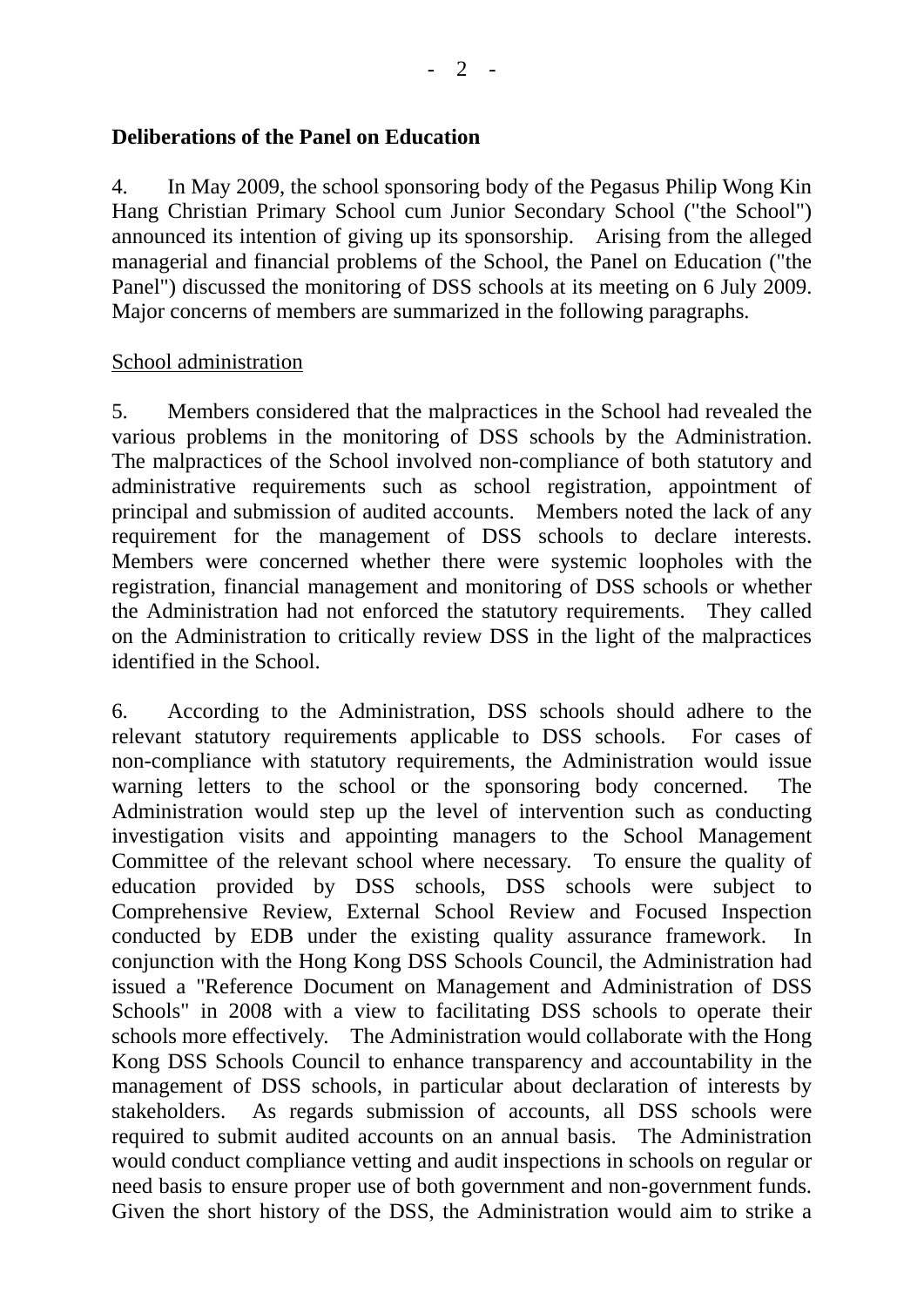right balance between control of and flexibility for DSS schools based on operational experience. The Administration would review the monitoring of DSS schools in the light of the malpractices identified in the School.

# Monitoring of school performance

7. Members enquired about the difference in the monitoring of DSS schools and aided schools. The Administration advised that aided schools were subject to the Code of Aid, whereas DSS schools were private schools in receipt of subsidy. DSS schools were given greater flexibility in various areas of operation and were required to operate with transparency and accountability in management, subject to the performance evaluations under the quality assurance framework.

8. Some members were concerned whether any non-compliance and malpractices in other DSS schools had been identified, and whether any DSS schools had failed to pass the Comprehensive Review on school performance. The Administration advised that a few DSS schools had yet to comply with the requirements to submit the necessary documents for school registration or their financial reports. The Administration had not identified any DSS schools which had failed in the Comprehensive Review.

# School fees

9. Noting that tuition fees charged by DSS schools varied greatly, some members expressed concern about the variation in the quality and standard of education in DSS schools. In the Administration's view, the different levels of school fees had catered for the needs of families of different means. While the tuition fees might vary substantially, DSS schools were required to administer scholarship and fee remission schemes for needy students.

# **Concerns of the Public Accounts Committee ("PAC")**

10. In March 2010, PAC issued its Report No. 55 which covered, inter alia, the administration of DSS and the governance and administration of DSS schools. Amongst others, PAC expressed the following areas of concern -

# *School fee remission/scholarship schemes*

(a) Some DSS schools had not set aside the required amounts of school fee income for the purpose of their school fee remission/scholarship schemes; and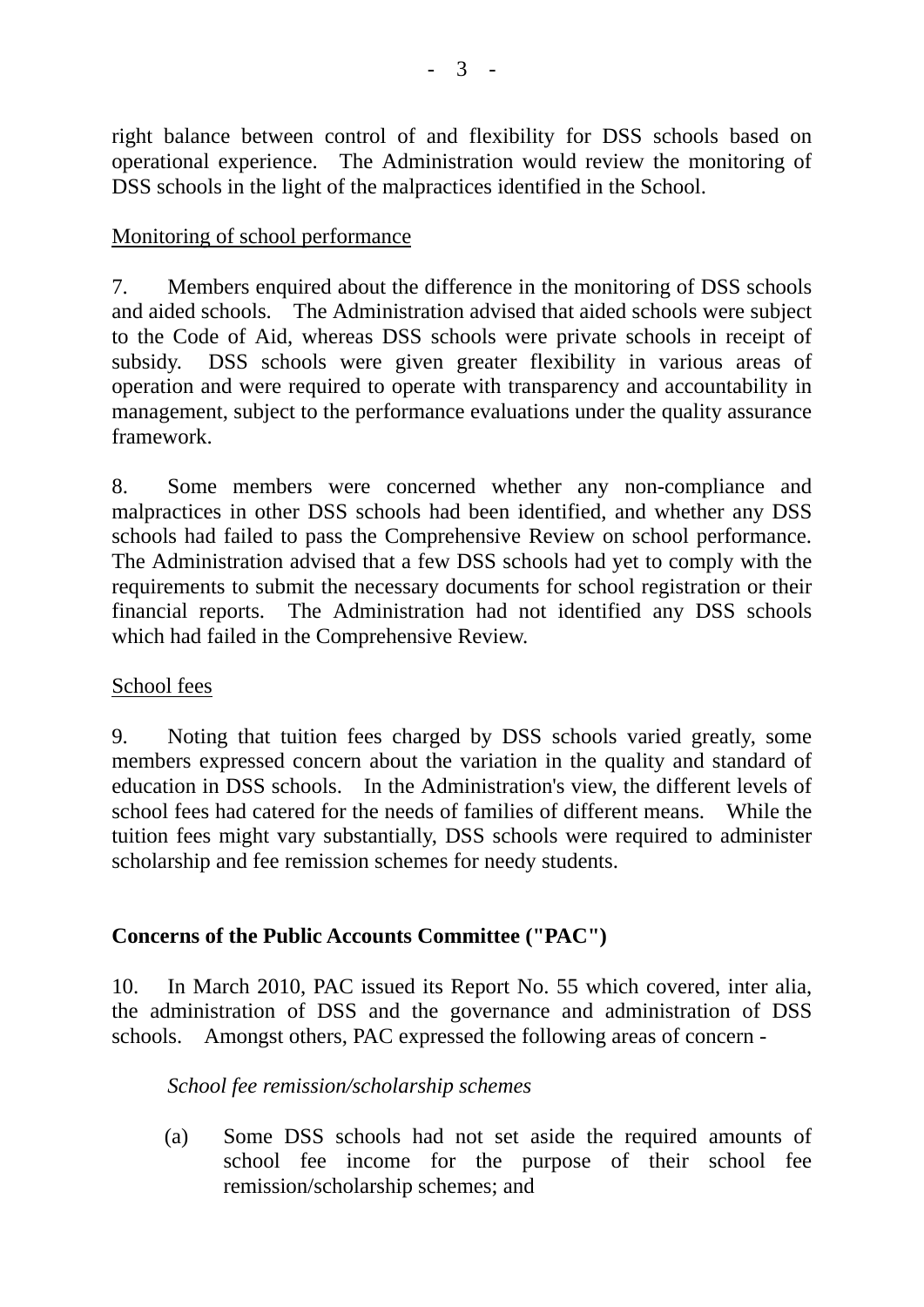(b) some DSS schools had not clearly set out the eligibility criteria or adequately publicised the schemes, which might have discouraged needy parents from applying for their children's admission to DSS schools due to lack of information;

# *Monitoring of DSS schools*

- (c) EDB had failed to discharge its monitoring role over DSS schools effectively, as reflected by some serious cases of non-compliance with the EDB's guiding principles or requirements and its failure to take effective actions to ensure timely rectification of those problems;
- (d) the paucity of audits carried out on DSS schools each year, which ranged from two to eight during 2005 to 2009, and of the School Audit Section's staff deployed for undertaking duties relating to audits of DSS schools and follow-up work, which ranged from 0.4 to 1.7 in the same period; and
- (e) EDB's selection of schools for audit had not been based on a systematic risk analysis mechanism;

### *Revision of school fees*

- (f) of the 30 approved applications for fee increases in 2008-2009, 26 DSS schools had underestimated their projected accumulated operating reserves by the end of 2008-2009; and
- (g) DSS schools were given flexibility in using their operating reserves of non-government funds to finance large-scale capital works and maintenance works of above-standard facilities. The charging of such expenditure to the schools' operating reserves might be a justification for applying for substantial school fee increase, which in turn might create additional financial burden on parents;

### *Financial management*

(h) EDB had failed to detect cases of non-compliance with its rules on the financial management of DSS schools (such as the requirement on maintaining accumulated operating reserves sufficient to meet at least two months' operating expenses) and, in some cases, to take effective actions to ensure rectification of the non-compliance; and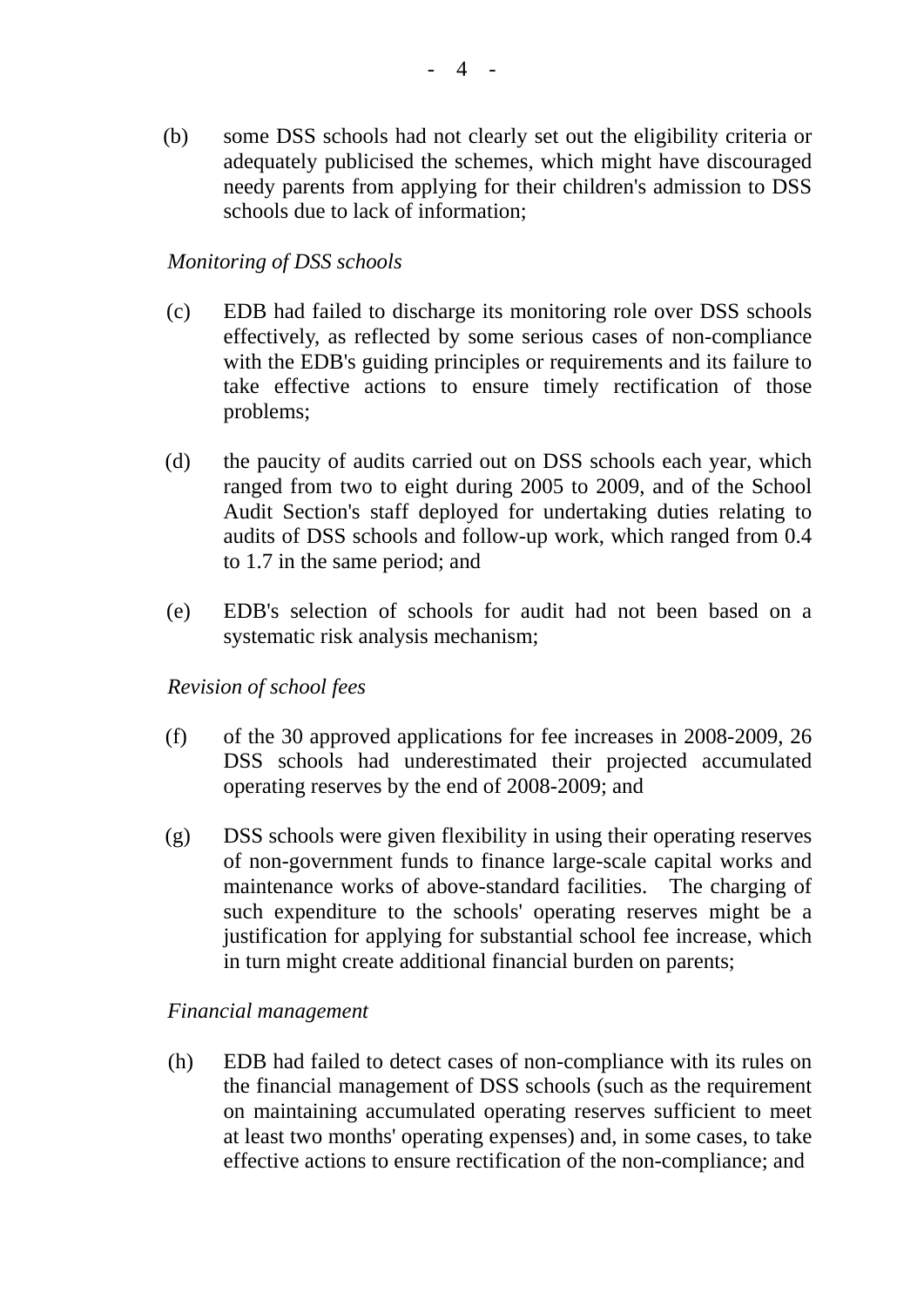(i) EDB had not set a reserve ceiling for DSS schools, contrary to the requirement stipulated in Financial Circular No. 9/2004;

### *Service agreement with school sponsoring body ("SSB")*

(j) some DSS schools had failed to comply with the terms of the SSB Service Agreements, such as the requirements to form a School Management Committee before commencing operation, acquire tax exemption status under the Inland Revenue Ordinance (Cap. 112) and submit school development plans to EDB;

### *General administration*

- (k) some DSS schools had not sought prior approval from the EDB for some trading operations carried out by them and had accepted donations from trading operators without any documented compelling reasons, and made no disclosure in the school reports; and
- (l) no tender/quotation exercise had been carried out by some DSS schools for the selection of tuckshop operator, provision of school bus service and the supply of lunch boxes;

### *Other governance issues*

- (m) the composition of the school governing bodies of some DSS schools did not include representatives of parents and teachers as school managers;
- (n) low attendance rates of some school managers at the school governing body meetings of schools; and
- (o) failure of some DSS schools in complying fully with the requirements stipulated in the EDB's guidelines and the Education Ordinance on managing conflict of interests.

11. The conclusions and recommendations of PAC concerning the administration of DSS and governance and administration of DSS schools are in **Appendix I.**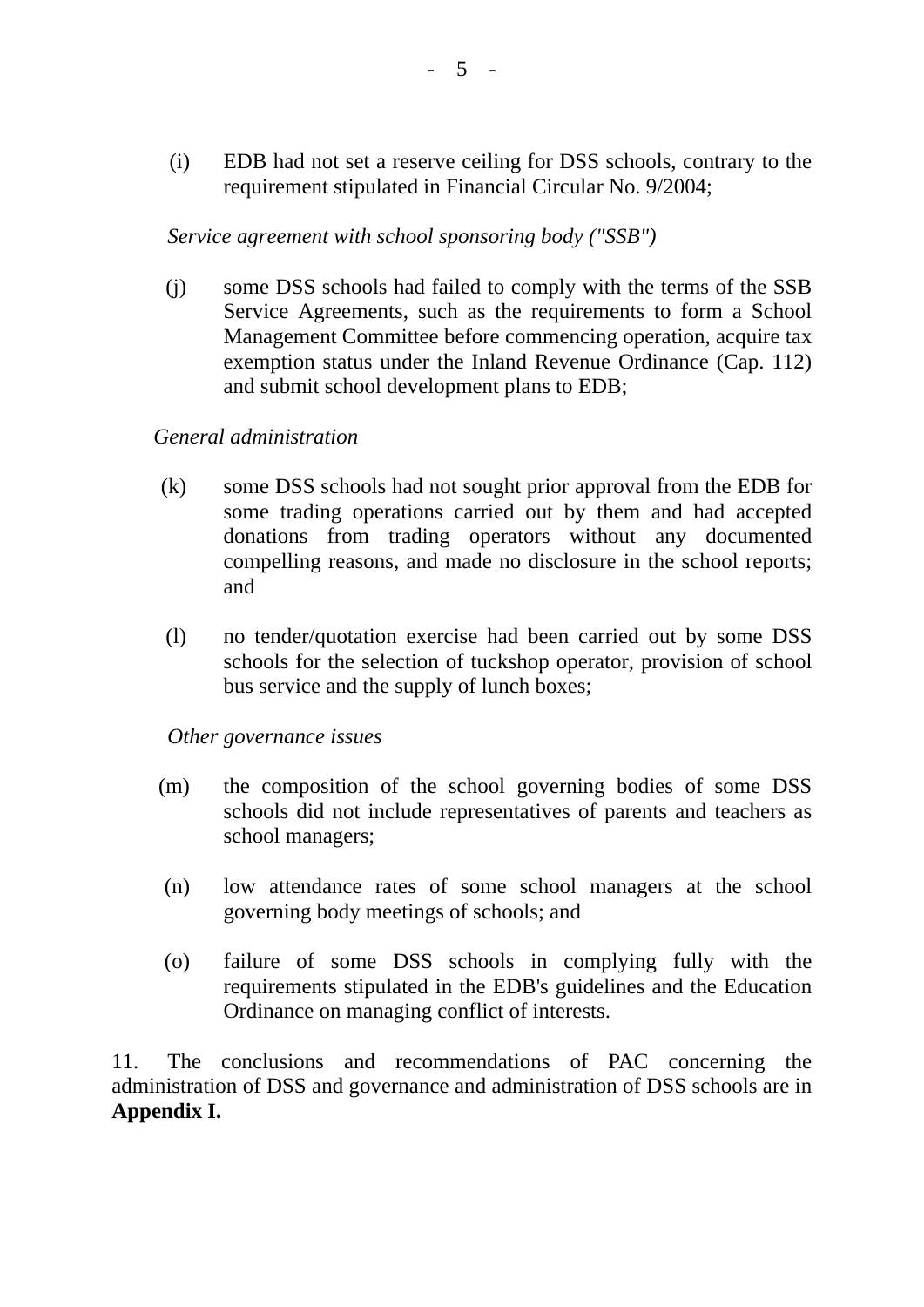12. To address the concerns raised by PAC, EDB has set up a Working Group on DSS ("the Working Group") chaired by the Permanent Secretary for Education. The Working Group is responsible for reviewing the administration of DSS as well as the governance and administration system of DSS schools and putting forward recommendations on measures for continuous improvement. The review will cover, inter alia, how DSS schools should strengthen their governance structure and internal control mechanism, including increasing the transparency in school management, improving the implementation of their fee remission schemes and enhancing their financial management. The Working Group has been in operation since March 2011 and will submit its report to the Secretary for Education by the end of 2011.

# **Latest developments**

13. The Chairman of PAC moved a motion for debate on the PAC's Report at the Council meeting of 2 March 2011. Having regard to the views expressed by Members at the motion debate on the PAC Report, the Panel agreed at its meeting on 14 March 2011 that its discussion on the subject would focus on four main areas, namely, (a) school fee remission/scholarship schemes; (b) student admission; (c) revision of school fee; and (d) governance, administration and financial management of DSS schools. To facilitate the Panel's discussion, the Administration was requested to provide a written response to the major recommendations made by Members at the motion debate.

14. The Administration will report to the Panel on the progress of work of the Working Group at the forthcoming meeting on 11 July 2011.

# **Relevant papers**

15. A list of the relevant papers on the LegCo website is in **Appendix II**.

Council Business Division 2 Legislative Council Secretariat 7 July 2011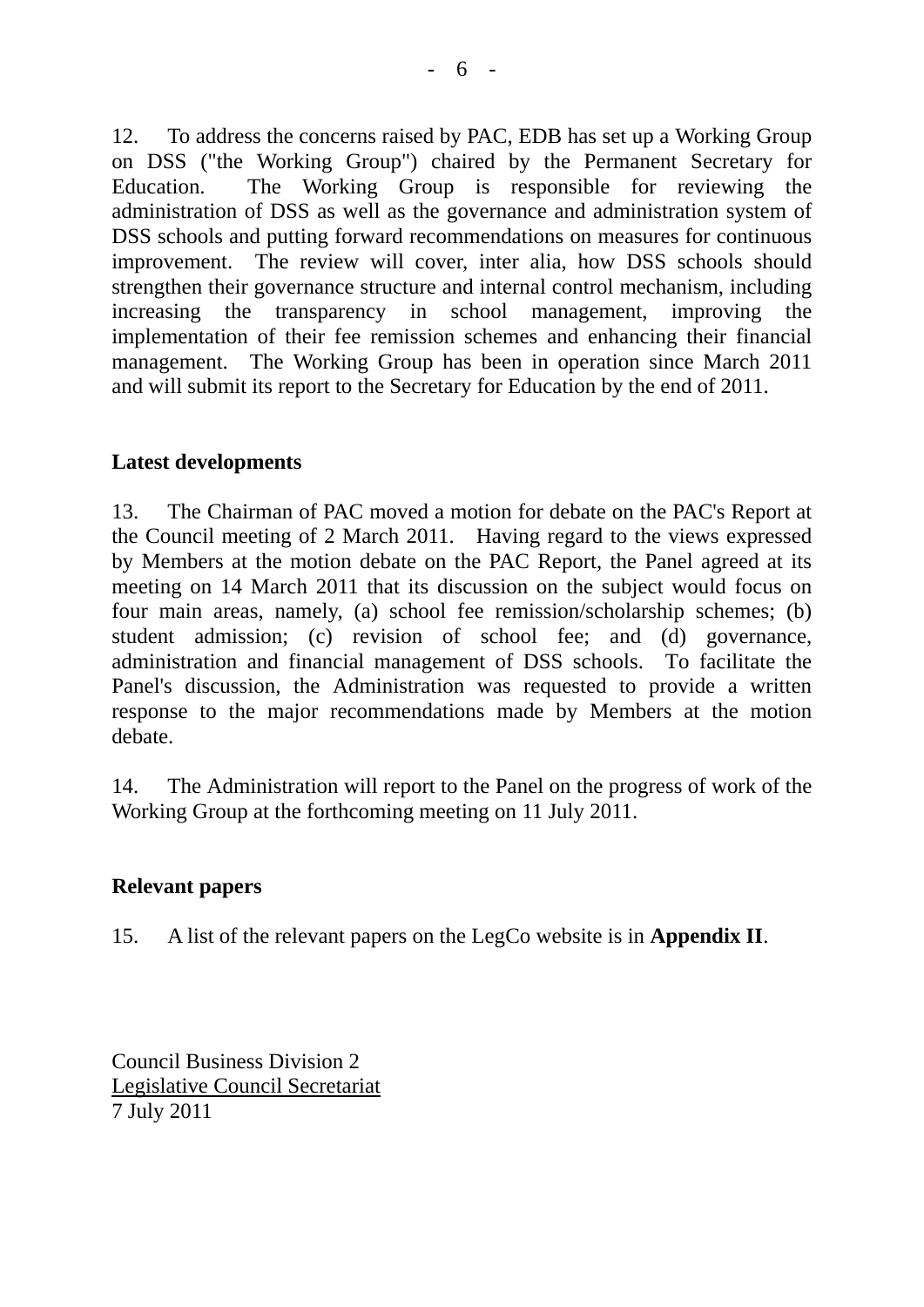#### **Appendix I**

# **Extract from**

Ť

P.A.C. Report No. 55 – Chapter 1 of Part 8

**Administration of the Direct Subsidy Scheme and Governance and Administration of Direct Subsidy Scheme Schools** 

# M. Conclusions and recommendations

- 160. The Committee<sup>.</sup>
	- notes that: L.
		- (a) the Audit Commission ("Audit")'s value for money audit is on the Direct Subsidy Scheme ("DSS") administered by the Education Bureau ("EDB") and not on individual DSS schools per se;
		- (b) the audit is confined to the EDB's administration and supervision of the DSS and the governance and administrative matters of DSS schools, which do not include the quality of education provided by DSS schools; and
		- (c) in the early stage of the DSS, in order to encourage more schools to join the scheme, the Administration allowed some schools to join the DSS before they had been able to complete all the admission requirements, making it difficult for the EDB to deal with the

 $-99-$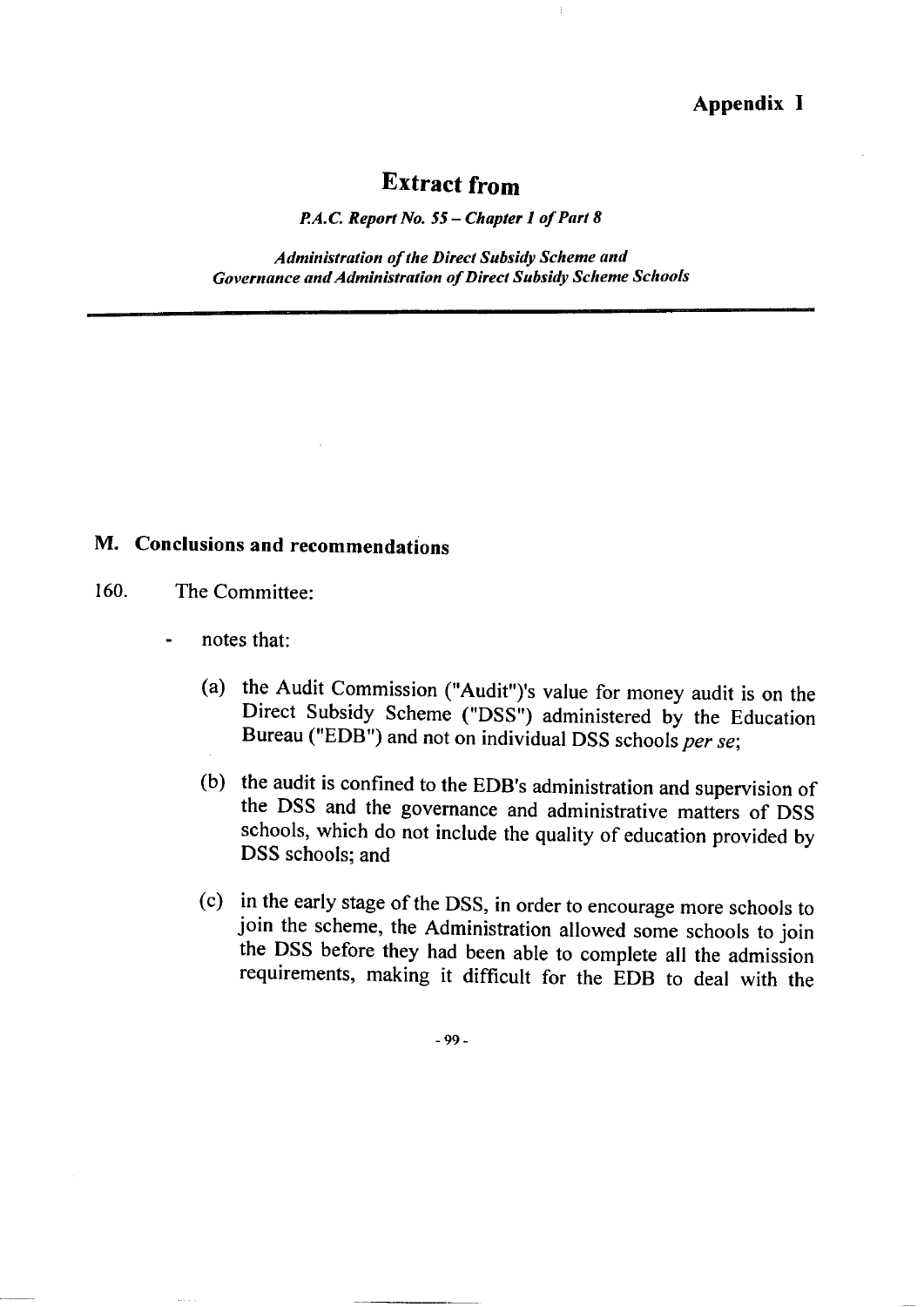problems that surfaced subsequently in requiring the schools to comply with certain admission conditions;

- considers that although the objective of the DSS is to inject diversity to Hong Kong's school system through the growth of a strong subsidised private school sector so that parents would have more choices, and DSS schools are allowed to have greater flexibility in various areas, the EDB has to perform a monitoring role to ensure that the schools comply with its requirements, and that their governance, accountability and transparency are up to the required standard and public expectation;
- expresses grave dismay and finds it unacceptable that the Secretary for Education has not been made aware of the widespread compliance problems in DSS schools and there is no dedicated high-level body in the EDB to oversee the administration of the DSS and the schools' compliance with the DSS requirements;
- expresses disappointment that:
	- (a) the EDB has failed to discharge its monitoring role over DSS schools effectively, as reflected by some serious cases of non-compliance with the EDB's guiding principles or requirements and its failure to take effective actions to ensure timely rectification of those problems. Details of the non-compliance are set out in the ensuing parts;
	- (b) the EDB has failed to attach sufficient importance to the gravity of the problems in the administration of DSS schools in that they were simply dealt with as operational issues without adequate appreciation of the need to bring them to the attention of the Secretary for Education for policy review; and
	- (c) before allowing some schools to join the DSS prior to completing all the admission requirements, the Administration had failed to consider the circumstances of individual schools which would make compliance with all the admission conditions difficult to achieve within a reasonable time;
- is surprised at and does not accept the Secretary for Education's statement that the EDB was toothless towards non-compliant DSS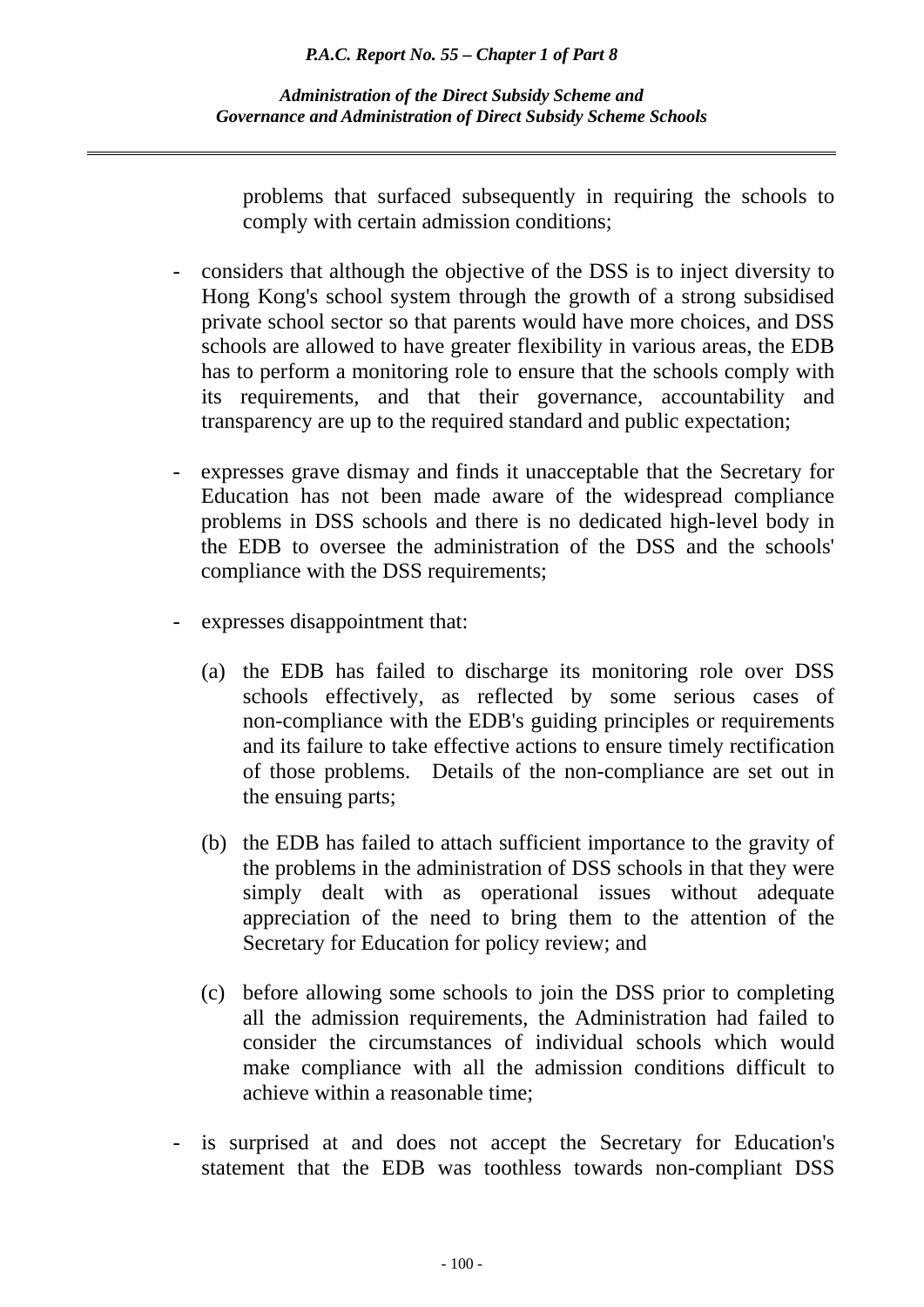schools, given the administrative and punitive measures that EDB may take against them;

- expresses dismay that some DSS schools have not:
	- (a) set aside the required amounts of school fee income for the purpose of their fee remission/scholarship schemes; and
	- (b) clearly set out the eligibility criteria or adequately publicised the schemes, which might have discouraged needy parents from applying for their children's admission to DSS schools due to lack of information;
- acknowledges that for the purpose of enhancing and stepping up efforts to improve the governance of DSS schools, the Secretary for Education has tasked the Permanent Secretary for Education to consider a review of the governance framework, internal control and enforcement mechanism and financial management of DSS schools. A Working Group has been set up under the EDB with inputs from DSS schools and the academic sector as well as from relevant professionals experienced in governance, financial management and related areas to take forward the review and address the issues raised by the Committee and the Director of Audit;
- strongly urges the Secretary for Education to:
	- (a) enhance his supervision of the DSS and ensure that the EDB will perform its monitoring role over DSS schools more effectively;
	- (b) establish a dedicated high-level body in the EDB to oversee the administration of the DSS as well as its control and monitoring of DSS schools. Its duties should include conducting regular reviews of the EDB's control and monitoring mechanism, so as to enhance the governance and administration of DSS schools;
	- (c) put in place a system that requires the EDB staff to report, in appropriate cases, DSS schools' non-compliance and malpractices to sufficiently high-level staff, including the Permanent Secretary for Education and the Secretary for Education, for follow-up actions;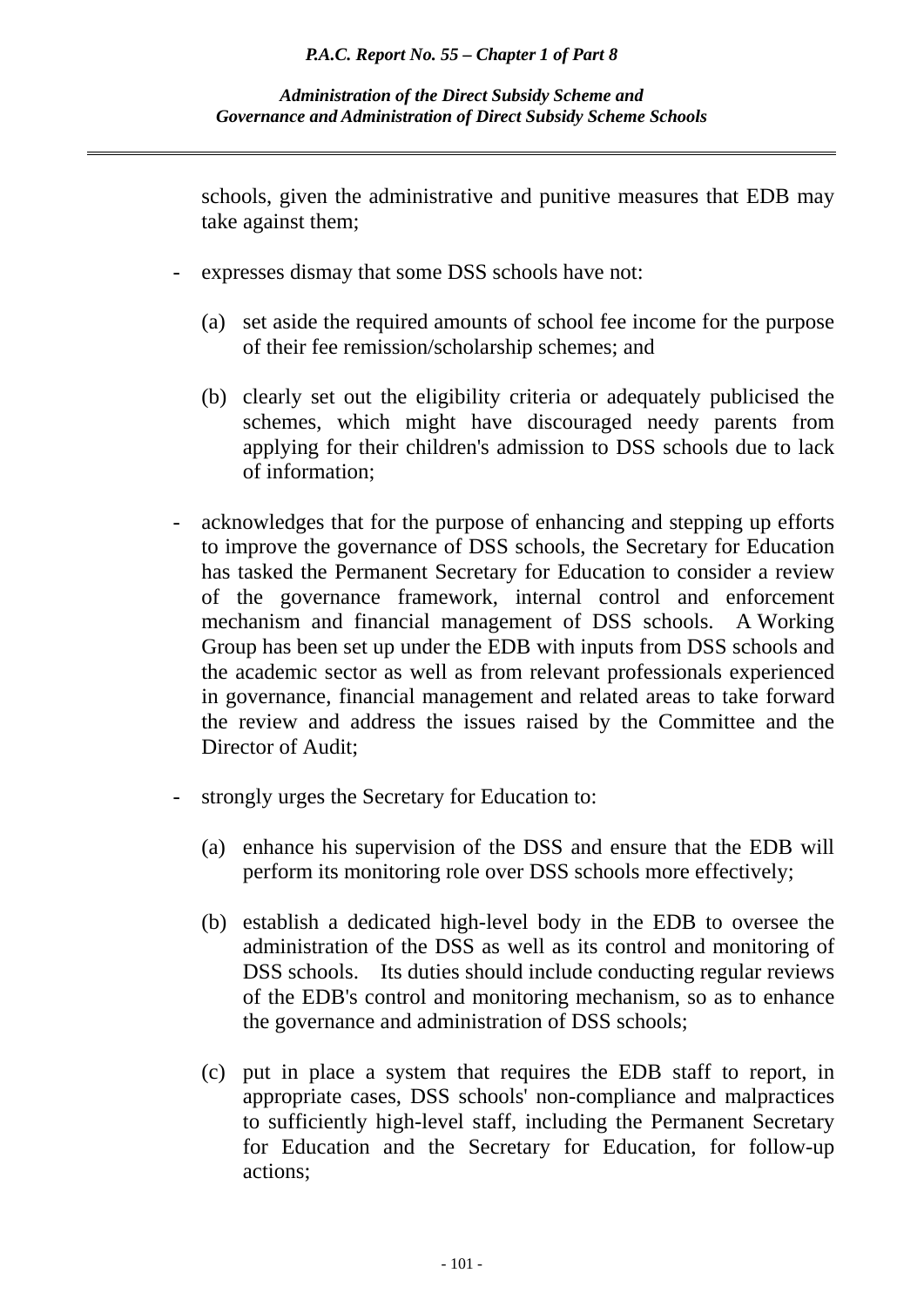*Administration of the Direct Subsidy Scheme and Governance and Administration of Direct Subsidy Scheme Schools*

- (d) require the Working Group to accord top priority to reviewing the EDB's control and monitoring mechanism instituted for DSS schools to ensure that it is sound and effective, so that non-compliance with the EDB's requirements and malpractices will be detected in a timely manner, rigorous actions will be taken to enforce compliance and rectification, and appropriate punitive measures commensurate with the gravity of the problems will be taken against the schools concerned. The Working Group should consult various stakeholders and the Panel on Education in the review; and
- (e) apart from requiring DSS schools to improve their fee remission/scholarship schemes, conduct a comprehensive review to explore effective measures to ensure that students from grassroots families will have a fair chance of studying in DSS schools, such as providing sufficient financial subsidy to needy students for meeting the necessary expenses of studying in such schools other than school fees, and consult the Panel on Education in the review;

### Service agreement with school sponsoring body ("SSB")

- notes that up to mid-December 2010, the SSBs of Schools C, D and E that were required to enter into SSB Service Agreements with the EDB have still not entered into such agreements because they consider the school governance structure required under the draft SSB Service Agreement not consistent with that in their incorporation ordinances, and Schools C and E are also concerned about the clause in the School Management Committee ("SMC") Service Agreement that requires the transfer of government-funded assets to the Government upon termination of the SMC Service Agreement;
- expresses concern that some DSS schools which have entered into SSB Service Agreements have not complied with the terms of the agreements, as follows:
	- (a) although a DSS school should form an SMC before it commences operation, 18 DSS schools formed their SMCs after commencing operation. The delays ranged from two days to about nine years, with an average of three years;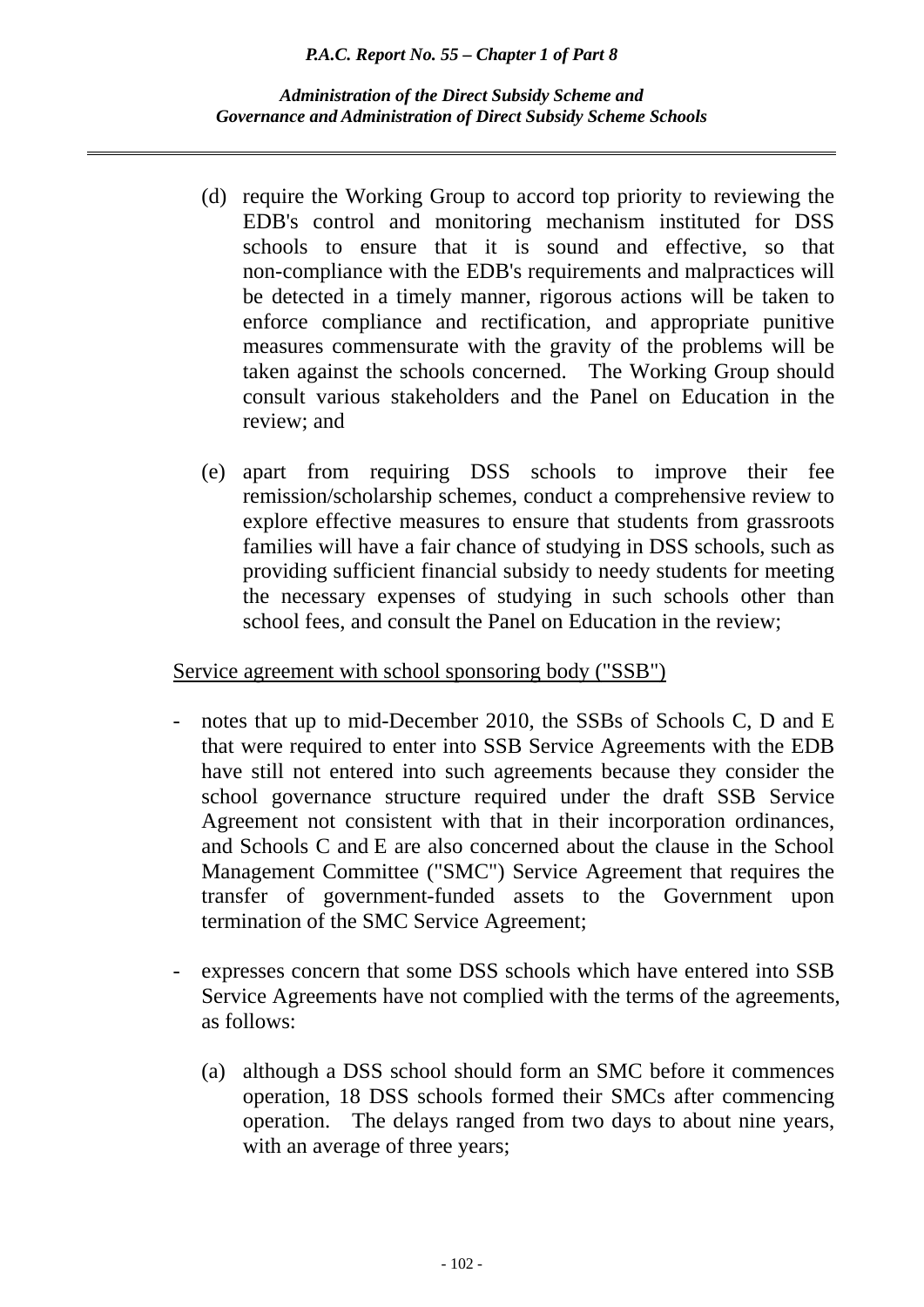- (b) up to early June 2010, three DSS schools, which commenced operation in 2004-2005 to 2008-2009, had not incorporated their school governing bodies, and the requirement to acquire tax exemption status under the Inland Revenue Ordinance (Cap. 112) had also not been complied with;
- (c) in three of the four DSS schools visited by Audit, no service agreement between the SSBs and the SMCs/Incorporated Management Committees ("IMCs") was signed, contrary to the requirement of the SSB Service Agreements;
- (d) up to June 2010, one of the 15 schools examined by Audit, which commenced operation under the DSS in 2003-2004, had not submitted its school development plan to the EDB as required under the SSB Service Agreement signed;
- (e) school development plans submitted by some DSS schools did not contain all the required information (e.g. school budget, academic goals for students, and criteria for student admission);
- (f) two DSS schools had not obtained the EDB's prior approval for the improvement works carried out at their school premises, as required by the SSB Service Agreements; and
- (g) of the 52 SSB Service Agreements signed, only 34 included a clause to provide the Director of Audit with the right of access to the records and accounts of the DSS schools;
- expresses concern that no record was kept by the EDB on the signing of service agreements between the SSBs and the SMCs/IMCs. Hence, the EDB was not able to ascertain if this requirement has been complied with;
- acknowledges that:
	- (a) the Secretary for Education has agreed with the audit recommendations in paragraphs 3.13, 3.29 and 3.33 of Chapter 1 of the Director of Audit's Report ("Audit Report");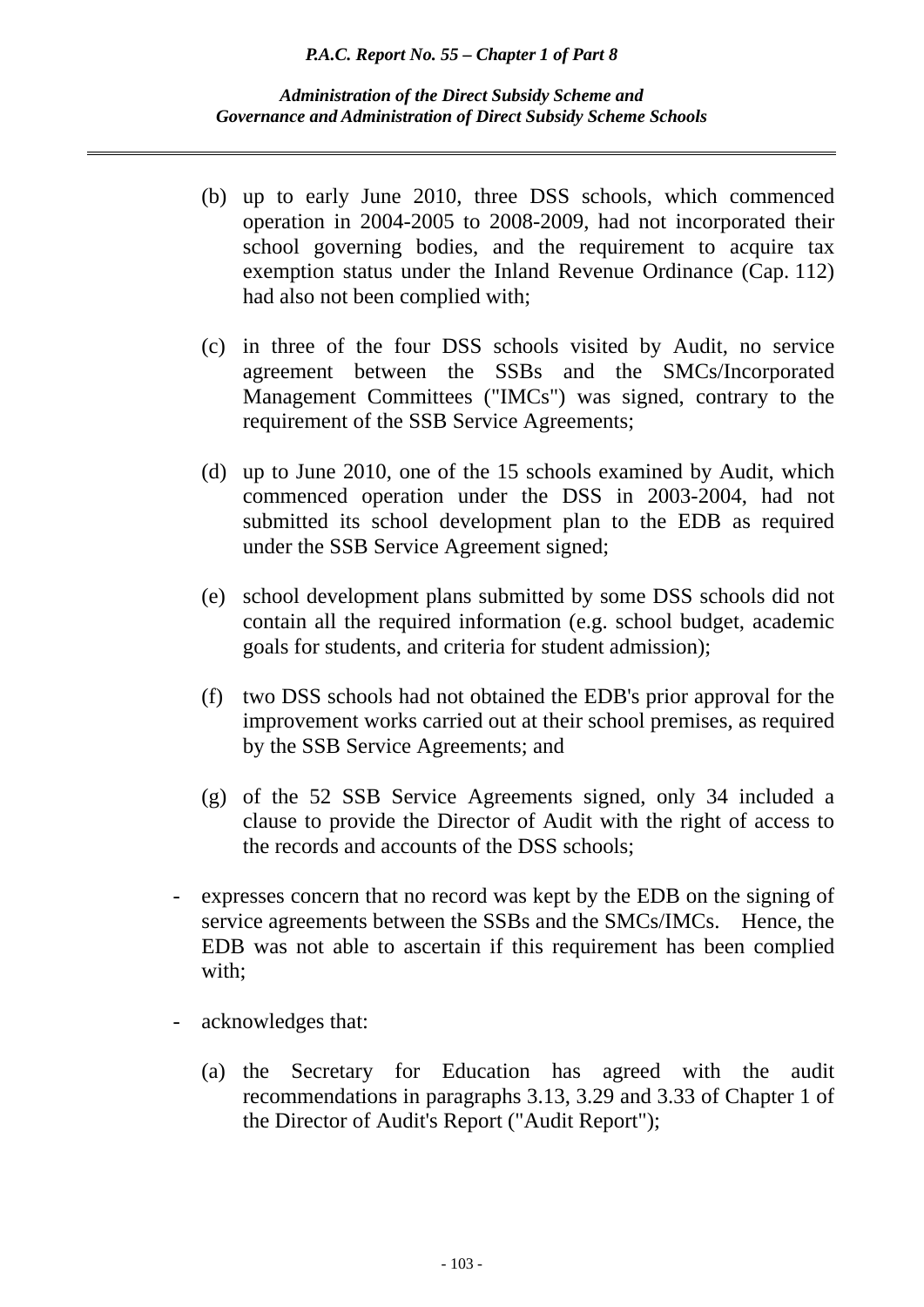*Administration of the Direct Subsidy Scheme and Governance and Administration of Direct Subsidy Scheme Schools*

- (b) the EDB has agreed to revise the draft SSB Service Agreement for Schools C, D and E to allow them to be managed and operated under their original governing framework. The EDB also intends to refine the clause in the SMC Service Agreement for Schools C and E on the transfer of assets to the Government upon the termination of the SMC Service Agreement;
- (c) as at the end of November 2010, of the three school governing bodies that had not yet acquired tax exemption status, two had acquired the status with effect from 7 June 2010 and 9 November 2010 respectively, and the remaining one was in the process of acquiring the status; and
- (d) in the EDB Circular No. 12/2010 issued in November 2010, the EDB has required all DSS schools to keep proper administrative and financial records and provide them for examination by the Director of Audit when required;
- urges the Secretary for Education to:
	- (a) resolve the conflicts with Schools C, D and E over the terms and conditions of the draft SSB Service Agreement and the SMC Service Agreement as soon as possible to ensure that they will duly enter into the SSB Service Agreements; and
	- (b) take effective measures to ensure early rectification of the non-compliance with the terms of the SSB Service Agreements identified by Audit;

Service agreement with incorporated school governing body

- expresses concern that:
	- (a) although 53 DSS schools were required to enter into SMC/IMC Service Agreements with the EDB by June 2010, as at 30 June 2010, 13 of them had not signed the agreements (with three signed in July and August 2010);
	- (b) the composition of some IMCs and SMCs do not comply with the requirements stipulated in the Education Ordinance (Cap. 279) and the SMC Service Agreements respectively; and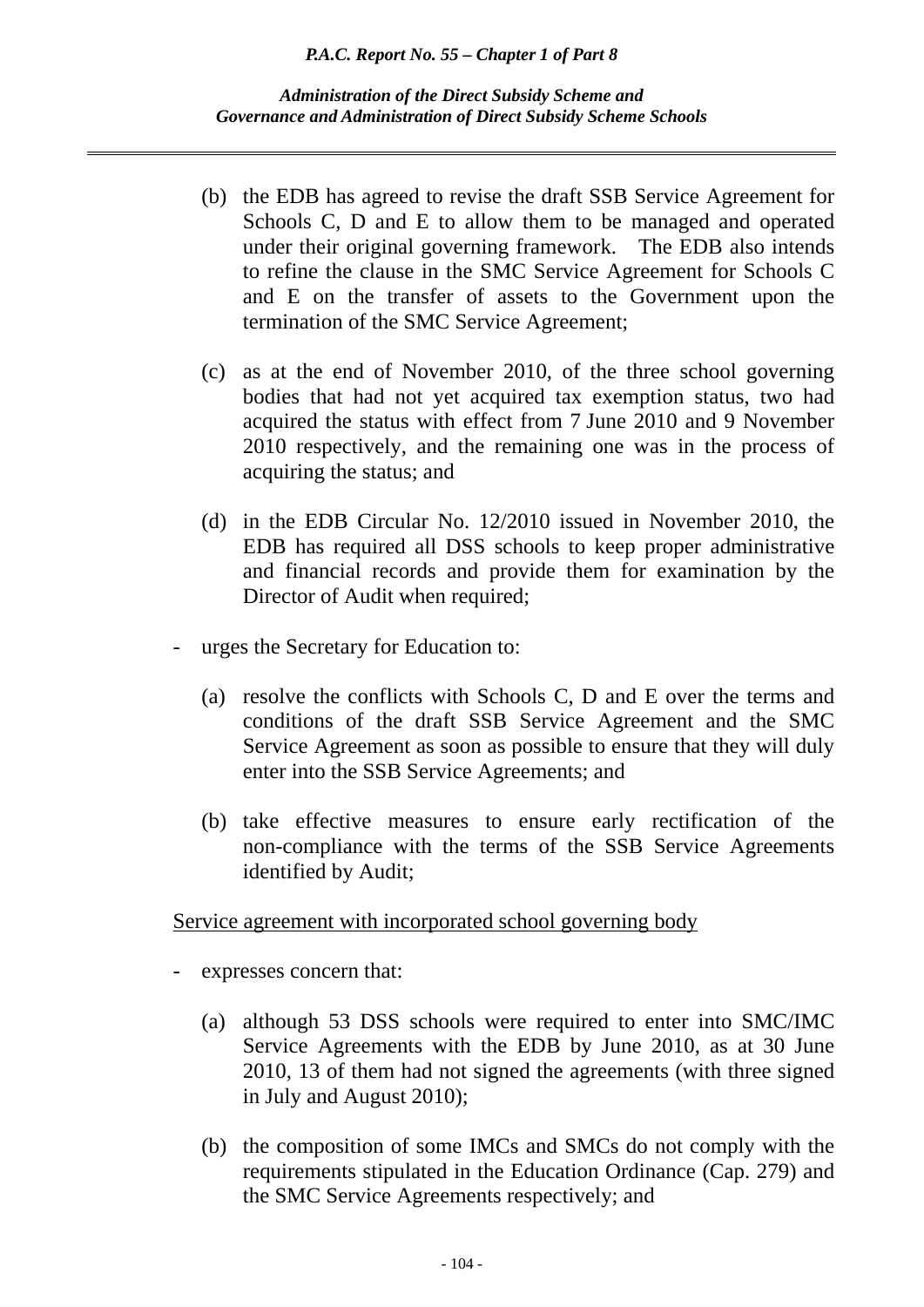- (c) as at 30 June 2010, eight DSS schools had not signed tenancy agreements with the EDB, although they had been outstanding for about four to 10 years (with one signed in July 2010);
- notes that for the 14 IMCs that do not have an alumni manager (referred to in paragraph  $4.13(a)(v)$  of Chapter 1 of the Audit Report), the history of the schools is relatively short and hence either their alumni associations have not been formed or their graduates are too young to serve as managers;
- acknowledges that the Secretary for Education has agreed with the audit recommendations in paragraphs 4.7, 4.15 and 4.22 of Chapter 1 of the Audit Report;
- urges the Secretary for Education to accord a high priority to implementing the above audit recommendations, taking into consideration the special circumstances of the schools concerned;

# School fee remission/scholarship schemes

- notes that DSS schools are required to adopt a fee remission/scholarship scheme in order that students will not be deprived of the chance to study at DSS schools solely because of their inability to pay school fees;
- finds it totally unacceptable that the EDB has failed to discharge its duty to monitor DSS schools' compliance with its requirements on the amounts of school fee income that should be set aside for the purpose of their fee remission/scholarship schemes, as well as those on the publicity, implementation and eligibility criteria of the schemes, and that the Secretary for Education and the Permanent Secretary for Education are not aware of the non-compliance, as set out below:
	- (a) contrary to the EDB's requirement, the fee remission/scholarship schemes of five DSS schools were not funded from school fee income. According to Audit's assessment, the amounts of school fees set aside by 22 DSS schools for the purpose of their fee remission/scholarship schemes were less than the levels required;
	- (b) even by applying the EDB's practical approach, six schools are still found to have under-provision under the fee remission/scholarship schemes. Of these six schools, three did not set aside the required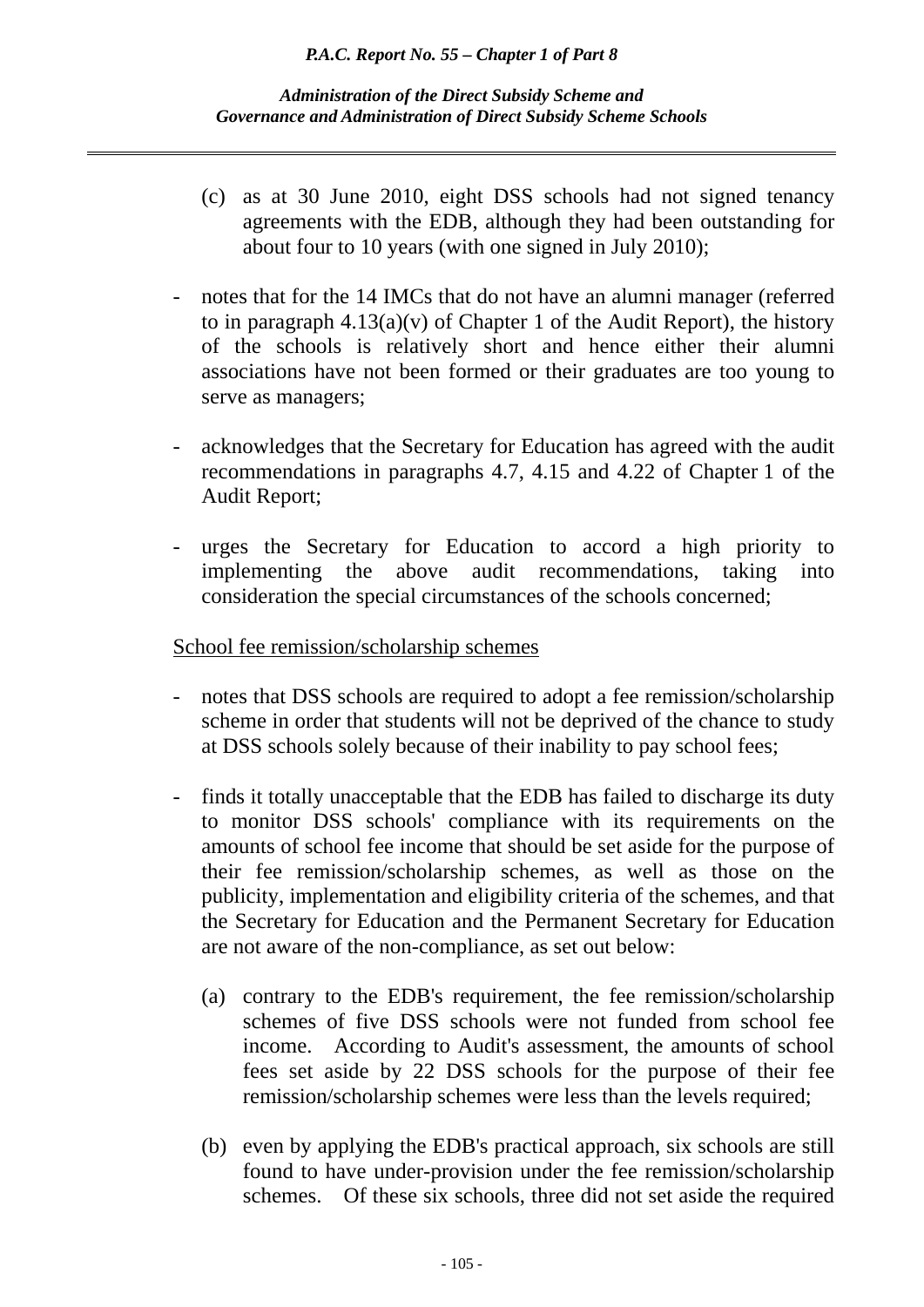amounts for three consecutive years in 2006-2007, 2007-2008 and 2008-2009, and one of them has not heeded the EDB's repeated advice since September 2005 for rectification;

- (c) according to the EDB's practice, the above cases of non-compliance, which were discovered by the EDB's Finance Division through checking of the schools' audited accounts, were only referred to the EDB's regional education offices for follow-up without bringing up to attention of the Permanent Secretary for Education and the Secretary for Education;
- (d) contrary to the EDB's requirement, two of the four DSS schools visited by Audit have not mentioned their fee remission/scholarship schemes in their prospectuses. Two other DSS schools have not provided full details of their schemes (e.g. the eligibility criteria and the maximum percentage of fee remission) in their prospectuses. As such, some parents may be unaware of the schools' fee remission/scholarship schemes; and
- (e) only 23 DSS schools have provided details of their fee remission schemes on their school websites. The eligibility criteria adopted by two of these 23 DSS schools for their fee remission schemes are less favourable than the government financial assistance schemes to students;
- expresses dismay that in 14 DSS schools, the utilisation of their fee remission/scholarship schemes was 50% or less;
- expresses dismay that under the existing policy of the Comprehensive Social Security Assistance ("CSSA") Scheme, no special grant for school fees would normally be given under the CSSA Scheme to students who choose to attend DSS schools, and this may deprive students from families in receipt of CSSA ("CSSA students") of the chance to study at DSS schools;
- acknowledges that:
	- (a) the Secretary for Education has agreed with the audit recommendations in paragraphs 3.9 and 3.17 of Chapter 2 of the Audit Report;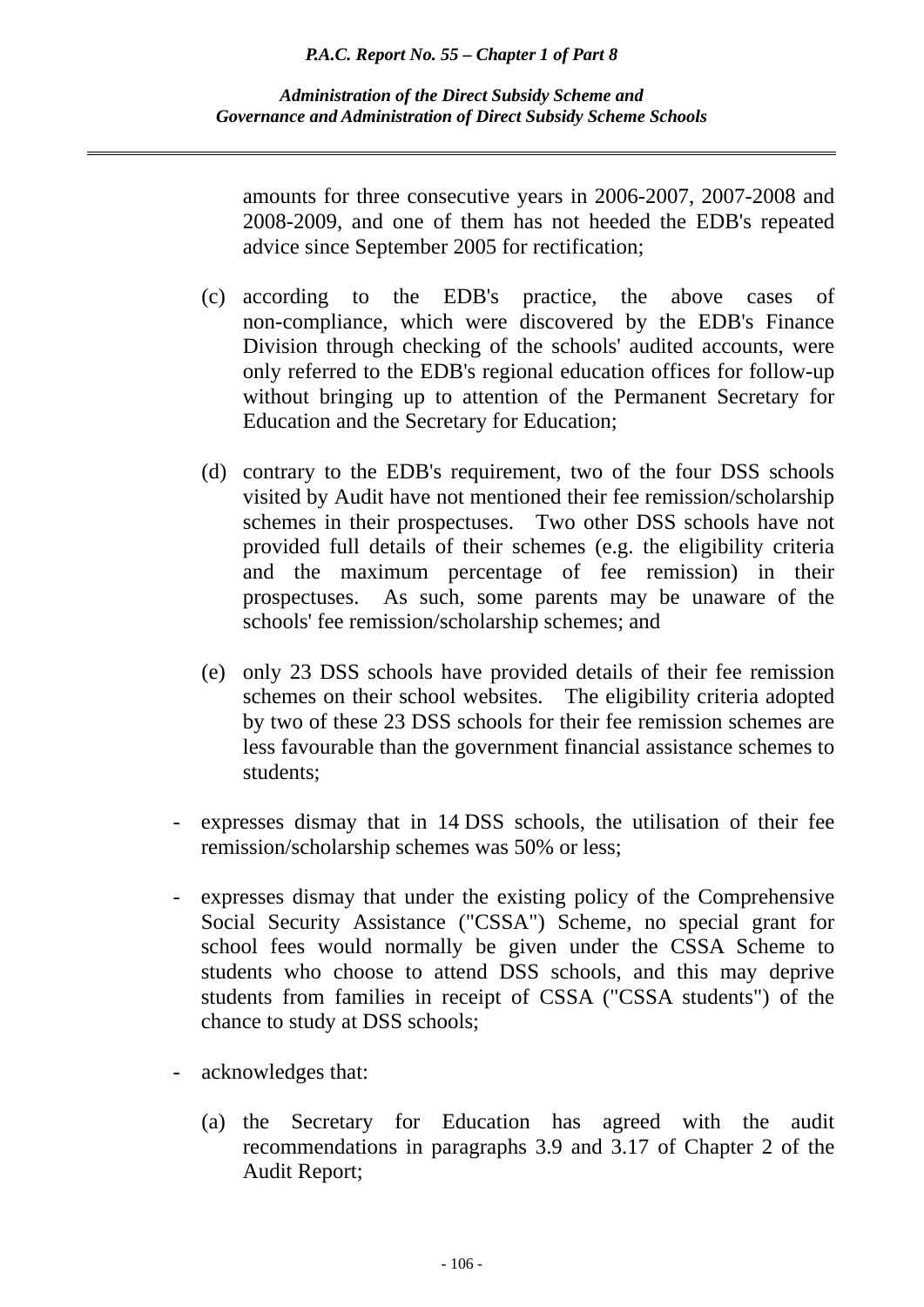- (b) to avoid misunderstanding arising from different interpretations of the requirements for fee remission/scholarship scheme, the EDB has undertaken to refine the guidelines with a view to clarifying and standardising the practice;
- (c) the Working Group set up by the EDB will also study possible measures to enhance the transparency and efficacy of the fee remission/scholarship schemes in DSS schools in order to help ensure that students from low-income families will not be deprived of access to DSS schools due to inadequate means; and
- (d) in all DSS schools, CSSA students are eligible for the schools' fee remission/scholarship schemes, and all the schools adopt the same admission policy in respect of CSSA students and non-CSSA students;
- strongly urges the Secretary for Education to:
	- (a) step up the EDB's monitoring of DSS schools' compliance with its requirements on fee remission/scholarship schemes and to enhance public awareness of the schemes, so that parents can take them into account when considering whether to apply for their children's admission to DSS schools; and
	- (b) take measures to ensure that DSS schools will not discriminate against CSSA students in administering their fee remission/scholarship schemes;
- strongly urges the Secretary for Labour and Welfare to revise the existing CSSA policy so that special grant for school fees will be given under the CSSA Scheme to students who choose to attend DSS schools;

Revision of school fees

- is surprised and expresses serious concern that:
	- (a) in one of the six approved applications for school fee increase in 2009-2010, supporting documents were not provided by the school to show that it had obtained the required consent from the majority of the parents;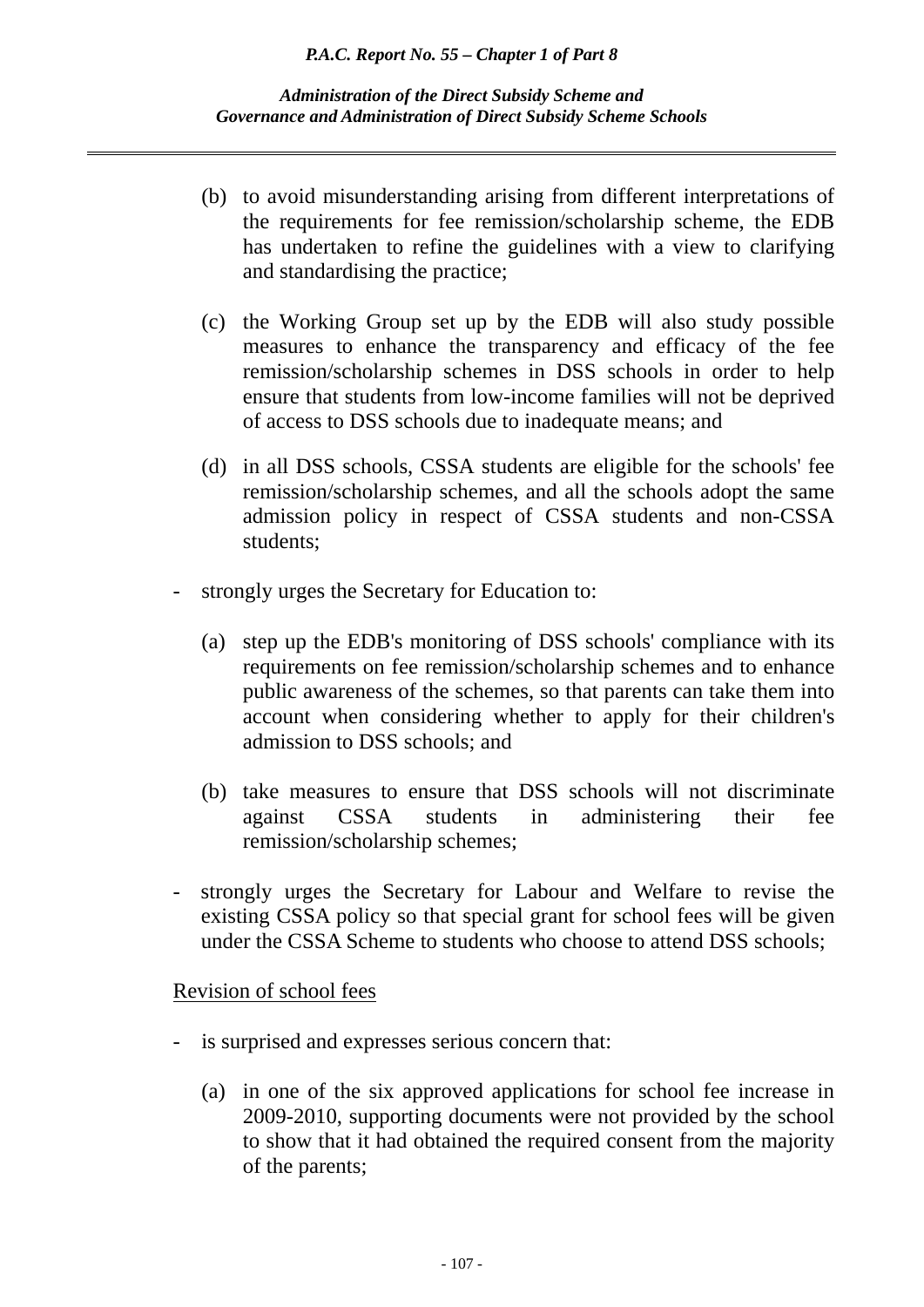- (b) of the 30 approved applications for fee increases in 2008-2009, 26 DSS schools had underestimated their projected accumulated operating reserves by the end of 2008-2009; and
- (c) DSS schools are given flexibility in using their operating reserves of non-government funds to finance large-scale capital works and maintenance works of above-standard facilities, such as construction of additional floors and swimming pools. The charging of such expenditure to the schools' operating reserves may be a justification for applying for substantial school fee increase, which in turn may create additional financial burden on parents;
- acknowledges that:
	- (a) the Secretary for Education has agreed with the audit recommendations in paragraphs 4.7 and 4.14 of Chapter 2 of the Audit Report; and
	- (b) the EDB will discuss with DSS schools the need for setting aside separate reserves with designated account for large-scale capital works and their related maintenance, and set out the factors that the schools should consider when planning large-scale capital works, including parents' affordability;
- urges the Secretary for Education to:
	- (a) require DSS schools to provide all parents with information on the schools' financial status when they consult parents on their proposal to apply for school fee increase;
	- (b) take effective measures to ensure that the financial projections made by DSS schools in their applications for increasing school fees are fair and reasonable; and
	- (c) accord a high priority to exploring measures to ensure that the planning and undertaking of large-scale capital works by DSS schools will not cause undue impact on their level of school fee and parents' affordability;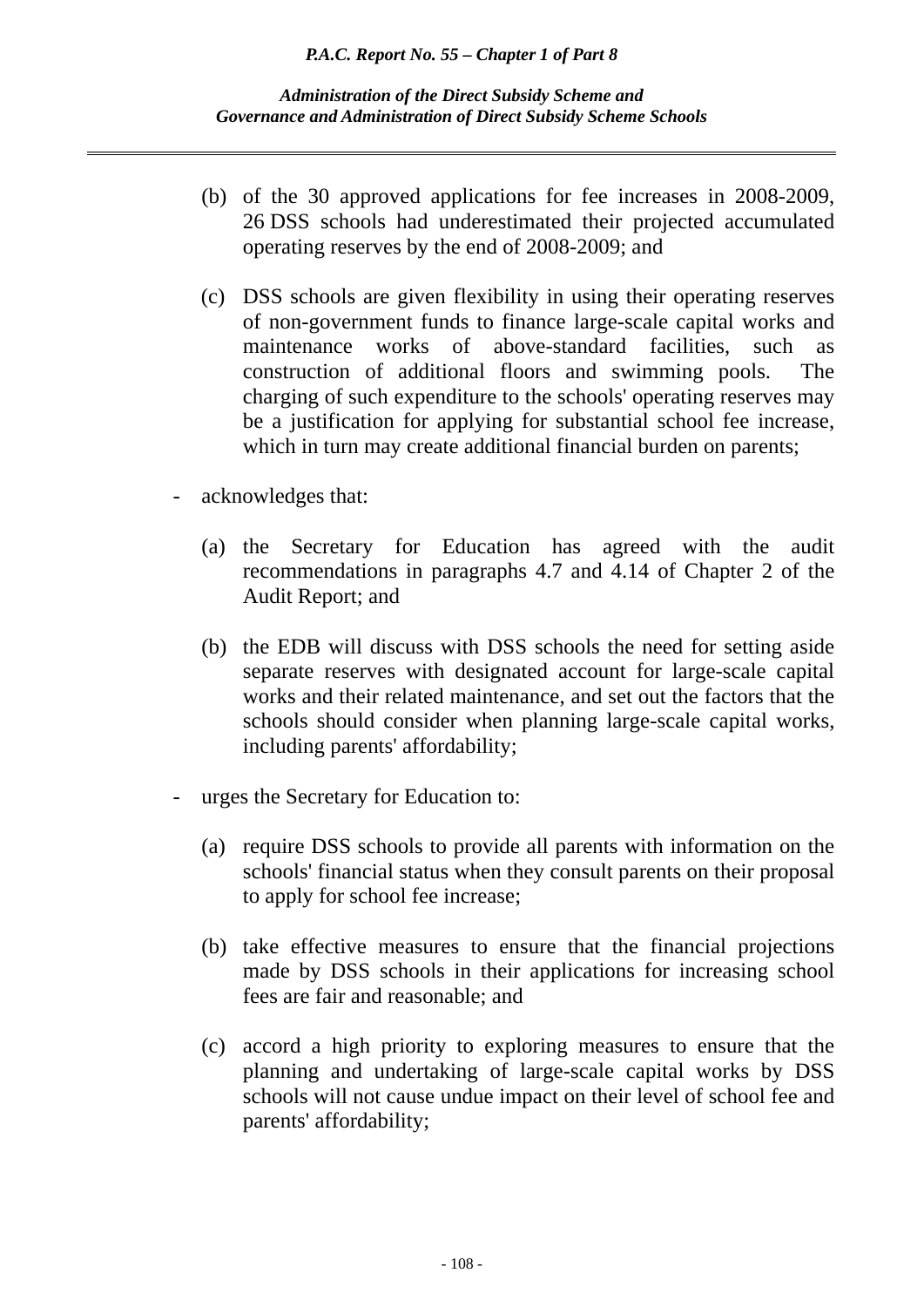### Financial management

- expresses astonishment that, of the four DSS schools visited by Audit:
	- (a) one school used non-government funds to purchase three properties. The properties were held under a purported trust arrangement which was considered improper by the EDB; and
	- (b) contrary to the EDB's guidelines, another school invested part of its surplus funds in financial instruments (e.g. local equities and investment funds) instead of placing them in time deposits and savings accounts;
- expresses serious concern over the following cases of non-compliance with the EDB's rules on the financial management of DSS schools, and that the EDB has failed to detect the non-compliance and, in some cases, to take effective actions to ensure rectification of the non-compliance:
	- (a) the EDB has not set a reserve ceiling for DSS schools, contrary to the requirement stipulated in Financial Circular No. 9/2004;
	- (b) as at 31 August 2008, the accumulated operating reserves of 13 DSS schools exceeded the level equivalent to a full year's operating expenses. However, one of them has refused to submit a development plan, setting out how its accumulated operating reserve would be used for school development, to the EDB as required;
	- (c) the 2007-2008 audited accounts of DSS schools indicated that six schools had not followed the EDB's requirement on maintaining accumulated operating reserves sufficient to meet at least two months' operating expenses. As at 31 August 2009, the accumulated operating reserves of two of the schools were still below the required level;
	- (d) as at 30 September 2008, 162 non-local students were admitted by 17 DSS schools. Given that local and non-local students at these schools paid the same level of school fees, and the schools maintained no separate accounts for the non-local students, it is possible that their non-local students had been cross-subsidised by the DSS subsidy for the local students; and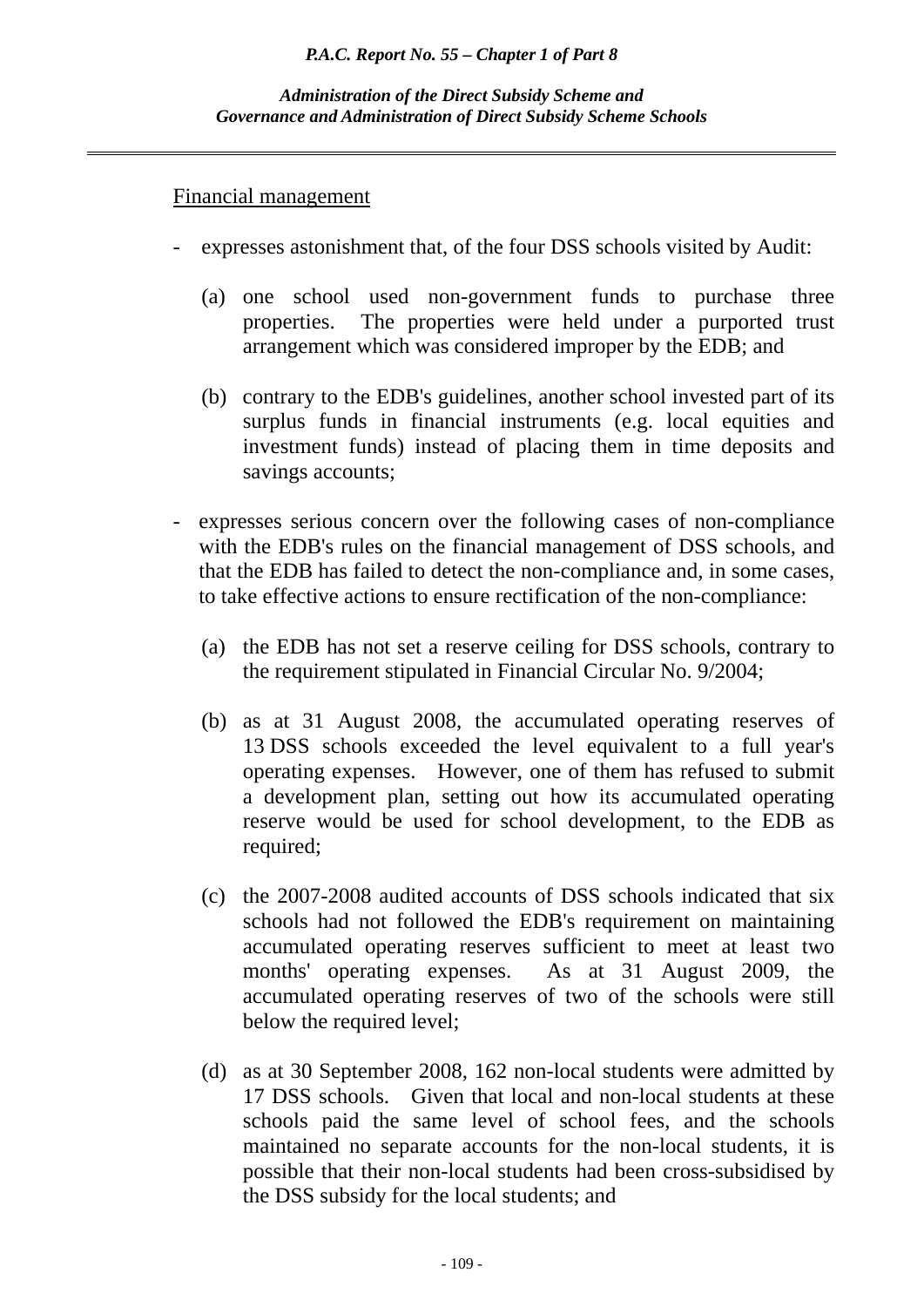- (e) the external auditors of 18 DSS schools did not state in their reports on the schools' accounts that the schools had used government subsidies in accordance with the rules promulgated by the EDB for the DSS;
- acknowledges that:
	- (a) the Secretary for Education has agreed with the audit recommendations in paragraphs 5.8, 5.13, 5.17, 5.22, 5.28, 5.32, 5.36, 5.44, 5.48, 5.52 and 5.60 of Chapter 2 of the Audit Report;
	- (b) the Secretary for Financial Services and the Treasury has agreed with the audit recommendations in paragraphs 5.8, 5.17 and 5.22 of Chapter 2 of the Audit Report;
	- (c) the Supervisor of the school which had used non-government funds to purchase three properties has informed the EDB that the SMC had accepted the legal advice to apply to court for a vesting order to transfer the three properties to the SMC;
	- (d) the EDB will request DSS schools to make detailed disclosure on purchase of properties in their accounts from 2009-2010 onwards; and
	- (e) in the EDB Circular No. 12/2010 issued in November 2010, the EDB has provided guidelines to DSS schools on devising a school-based mechanism on investment by using non-government funds;
- urges the Secretary for Education to:
	- (a) closely monitor the progress made by the school concerned in transferring the three properties to the SMC to ensure that the transfer would be completed without delay;
	- (b) put in place measures to enhance the internal control of DSS schools and take effective intervention measures to ensure timely rectification of identified cases of non-compliance;
	- (c) consider devising a self-assessment system for DSS schools to declare if they have complied with the various financial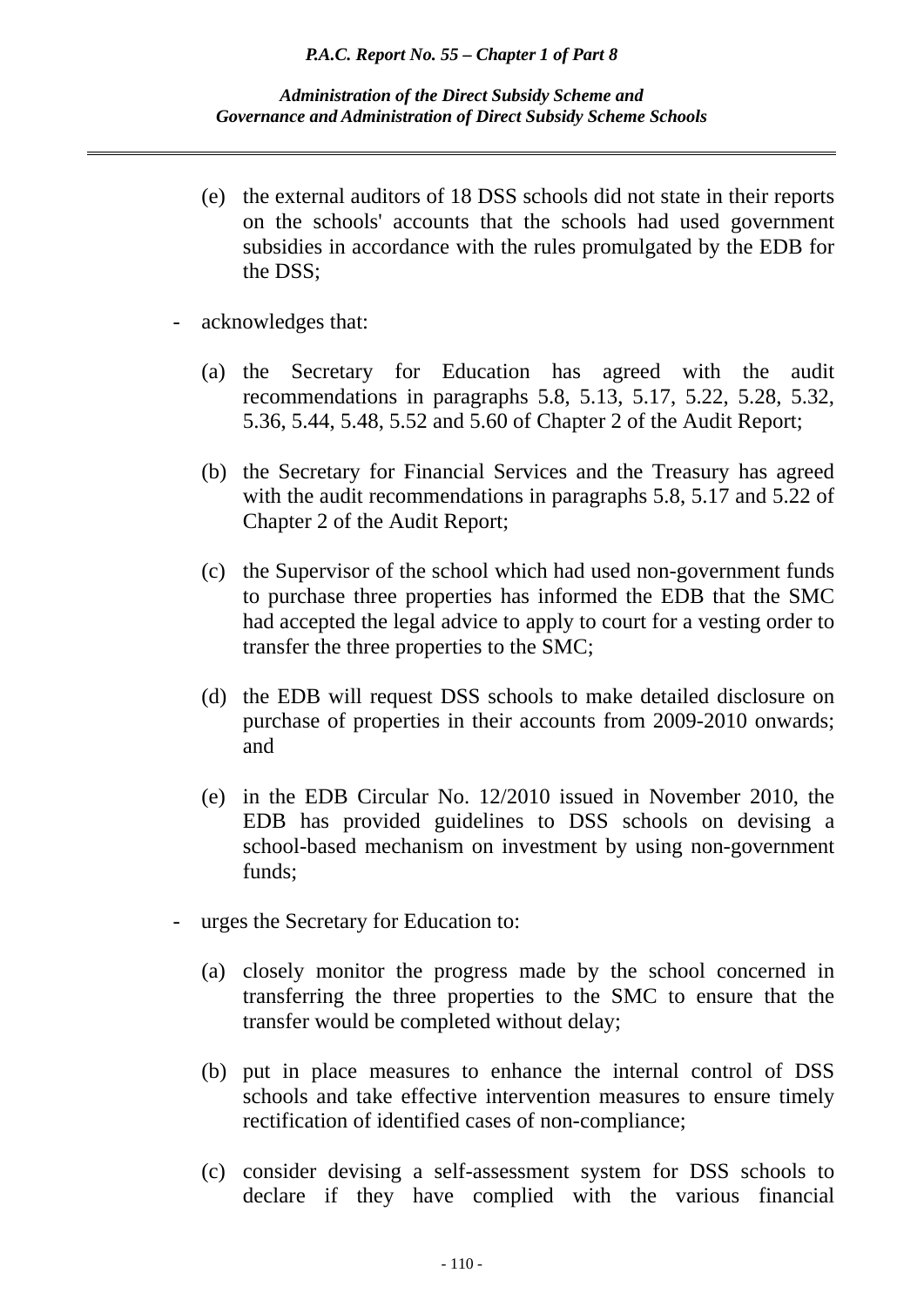management requirements of the EDB and request the schools to document the justifications for not complying with the requirements; and

 (d) provide more training for staff of DSS schools to familiarise them with the EDB's various requirements in financial management to help ensure compliance;

Admission process

- expresses serious concern that:
	- (a) in five admission cases, the assessment on the applicant schools' track records of performance was not based on up-to-date and relevant information;
	- (b) as at June 2010, the profit-making status of five DSS schools (four admitted to the DSS in 1999-2000 and one in 2000-2001) still remained unchanged, although they were required to complete the procedures in acquiring a non-profit-making status within one year after admission; and
	- (c) as at June 2010, two schools (conditionally admitted to the DSS in 1999-2000) that were required to secure their own school premises by the end of 2004-2005 were still operating in leased premises;
- acknowledges that:
	- (a) the Secretary for Education has agreed with the audit recommendations in paragraphs 2.6 and 2.15 of Chapter 1 of the Audit Report; and
	- (b) all schools joining the DSS from 2007 onwards are required to meet all the DSS admission conditions upon admission to the DSS;
- urges the Secretary for Education to:
	- (a) sort out immediately the remaining issues concerning the Deed of Novation and Assignment with the five DSS schools to facilitate their completion of the procedures for acquiring non-profit-making status; and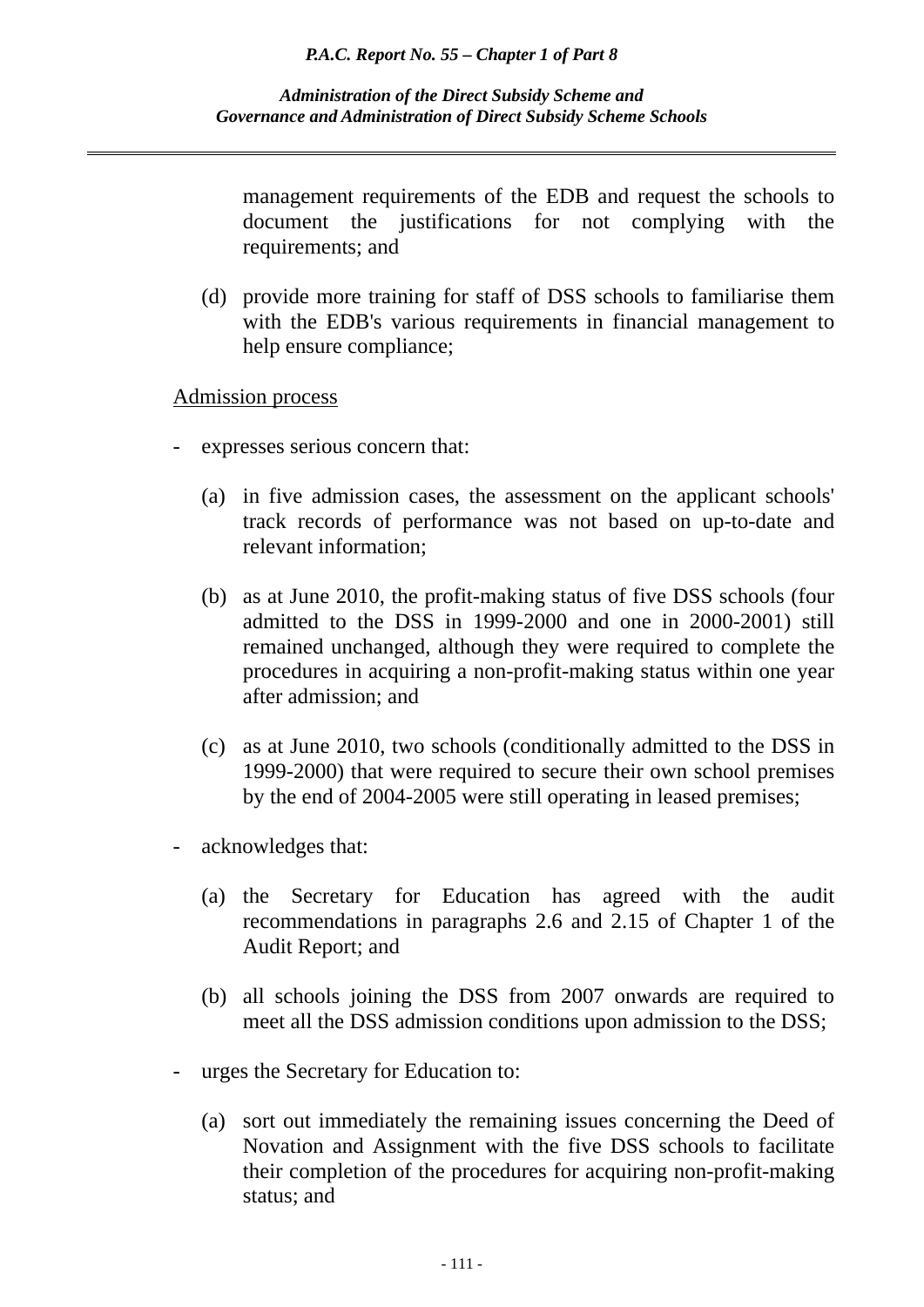#### *Administration of the Direct Subsidy Scheme and Governance and Administration of Direct Subsidy Scheme Schools*

 (b) strictly enforce the rule to require all schools joining the DSS to meet all the relevant requirements immediately upon their admission to the DSS;

### Monitoring school performance

- expresses concern at the following:
	- (a) the paucity of audits carried out on DSS schools each year, which ranged from two to eight during 2005 to 2009, and of the School Audit Section's staff deployed for undertaking duties relating to audits of DSS schools and follow-up work, which ranged from 0.4 to 1.7 in the same period;
	- (b) the EDB's selection of schools for audit has not been based on a systematic risk analysis mechanism;
	- (c) there has been delay in issuing school audit reports to 11 schools, with two schools over 200 days;
	- (d) no follow-up school audit has been carried out even though glaring malpractices have been identified during school audits;
	- (e) only five (25%) of the 20 DSS schools examined by Audit have uploaded their school plans and reports to their websites as required by the EDB;
	- (f) some school reports uploaded by DSS schools to their websites do not provide the required information (such as financial summary, student performance and feedback on future planning); and
	- (g) two DSS schools have been excluded from the External School Review simply because they were either offering a non-local curriculum or only sixth form classes;
- acknowledges that:
	- (a) the Secretary for Education has agreed with the audit recommendations in paragraphs 5.13, 5.23 and 5.29 of Chapter 1 of the Audit Report; and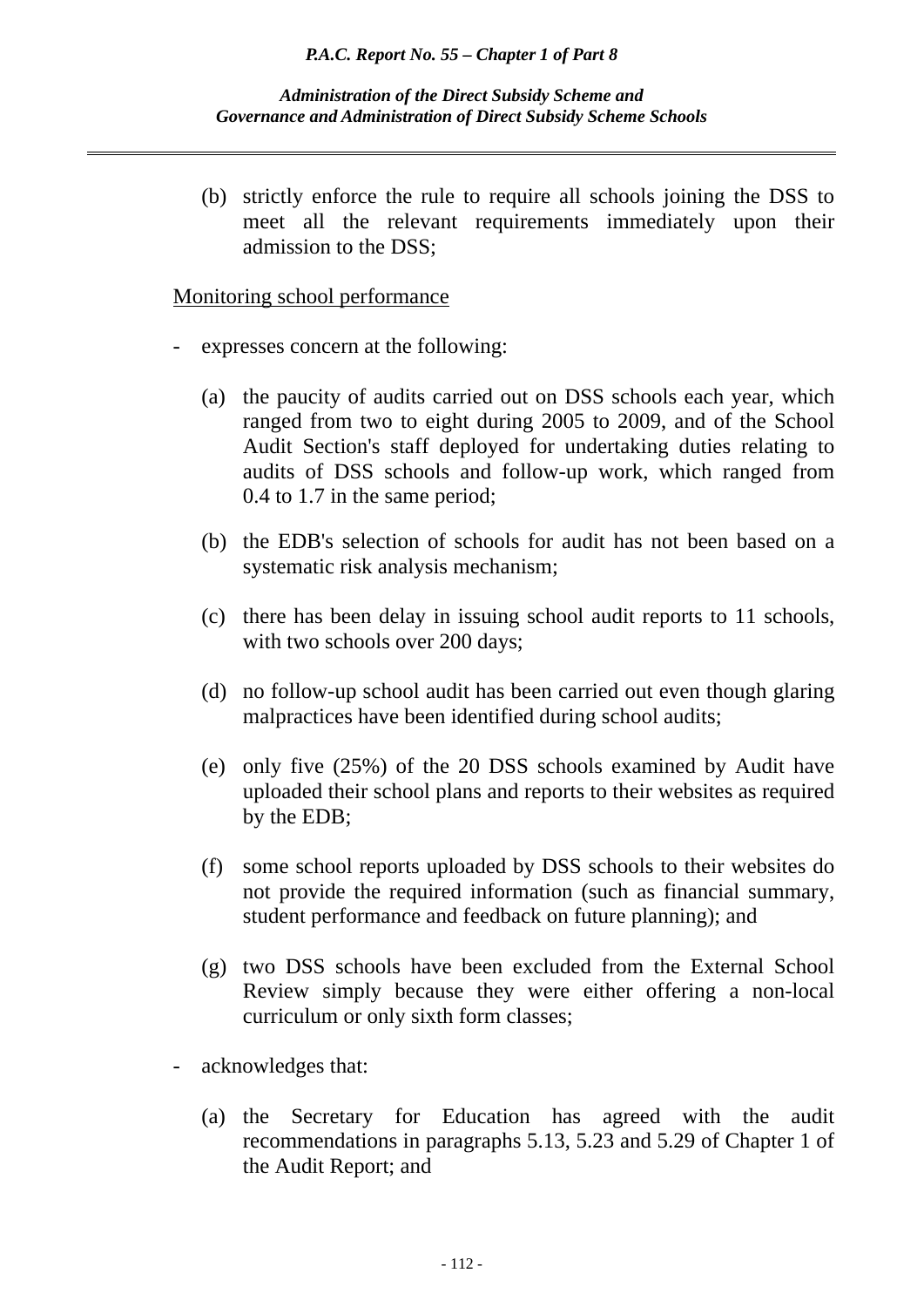- (b) the EDB plans to increase the number of school audits to 12 in 2010-2011;
- urges the Secretary for Education to deploy sufficient manpower resources to carry out more audits on DSS schools, so as to ensure that the schools use government and school funds properly;

# Direct Subsidy Scheme subsidy

- expresses dissatisfaction and finds it unacceptable that:
	- (a) the then Education and Manpower Bureau did not always provide the Legislative Council ("LegCo") with full and accurate information about the changes in measures introduced to the DSS;
	- (b) the then Education and Manpower Bureau did not seek approval from the LegCo's Finance Committee ("FC") for the introduction of the two-tier system, although it had financial implication to the Government; and
	- (c) the then Education and Manpower Bureau did not inform the FC that exception had been given to a school to ensure that it would continue to receive the old DSS subsidy rate after the two-tier system was introduced;
- acknowledges that the Secretary for Financial Services and the Treasury has agreed with the general principles in the audit recommendations in paragraph 6.15 of Chapter 1 of the Audit Report;
- urges the Secretary for Education to ensure that accurate and complete information is always provided to the LegCo;

International schools in the Direct Subsidy Scheme

- expresses dissatisfaction and finds it unacceptable that:
	- (a) the then Education and Manpower Branch did not inform the FC that School I, which had agreed in 1991 to meet its full operating cost, would be given recurrent subsidy upon its admission to the DSS in 1994; and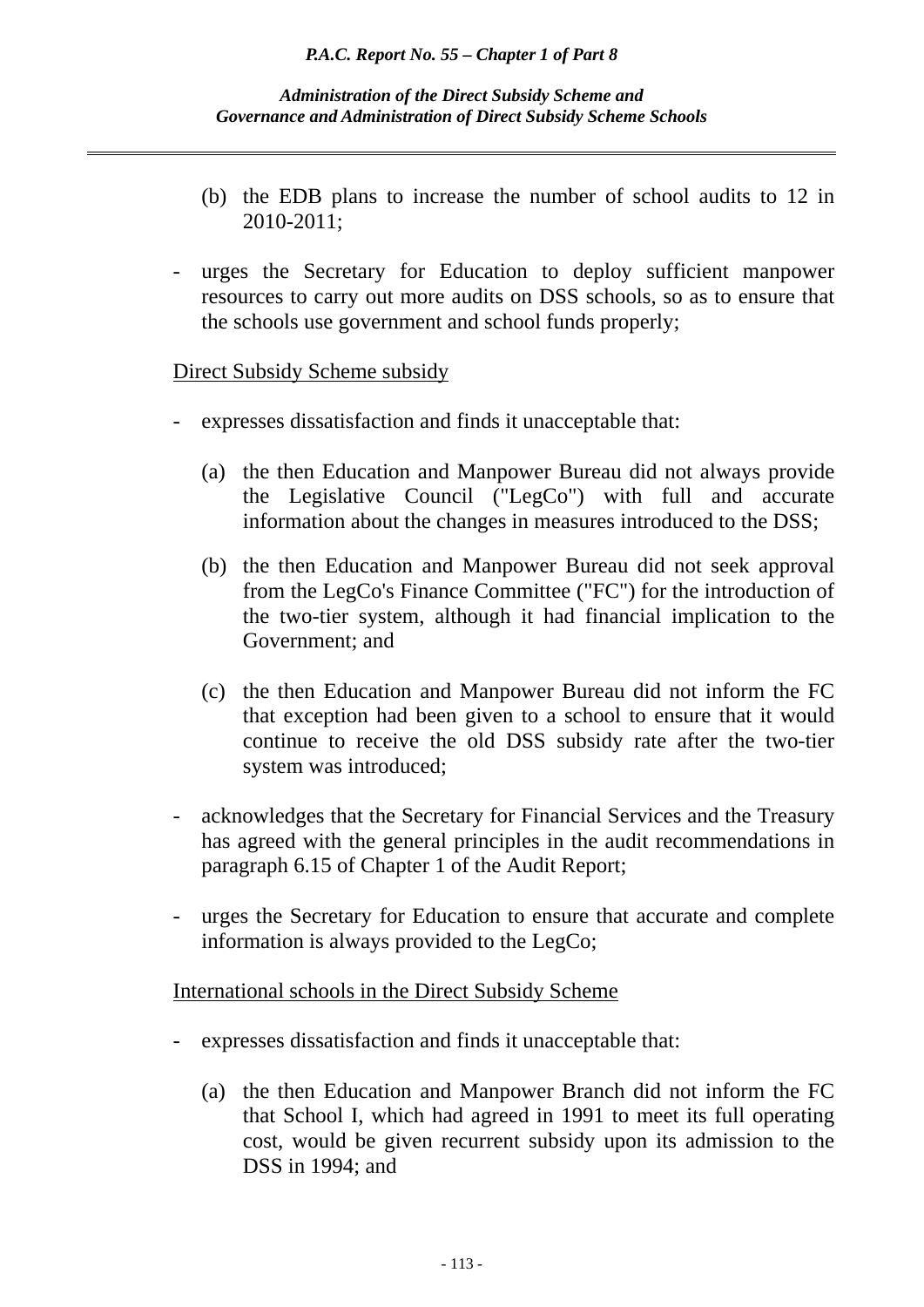*Administration of the Direct Subsidy Scheme and Governance and Administration of Direct Subsidy Scheme Schools*

- (b) despite the decision of the Executive Council ("ExCo") that international schools should no longer be eligible for admission to the DSS and those already in the scheme should be phased out gradually, in the Memorandum submitted by the Administration to the ExCo, the then Education and Manpower Branch did not include School I in the list of international schools to be phased out and the records of the then Education Department could not explain why School I should not be phased out;
- acknowledges that the Working Group set up by the EDB will critically review the justifications for continuing to allow School I to remain in the DSS;
- urges the Secretary for Education to:
	- (a) proactively keep the LegCo informed when there are major changes to the information previously provided to the LegCo;
	- (b) ensure that complete information is always provided to the ExCo; and
	- (c) having regard to the results of the Working Group's review on the justifications for continuing to allow School I to remain in the DSS, take appropriate measures to address the matter as necessary;

# Human resource management

- expresses serious concern that, of the four DSS schools visited by Audit:
	- (a) three schools did not carry out open recruitment for some staff recruited in 2007-2008 to 2009-2010;
	- (b) two schools did not follow the EDB's requirements of reporting the results of their staff recruitments to their governing bodies in 2008-2009 and 2009-2010;
	- (c) one school has not set up a mechanism for determining the remuneration packages for its non-teaching staff as required by the EDB;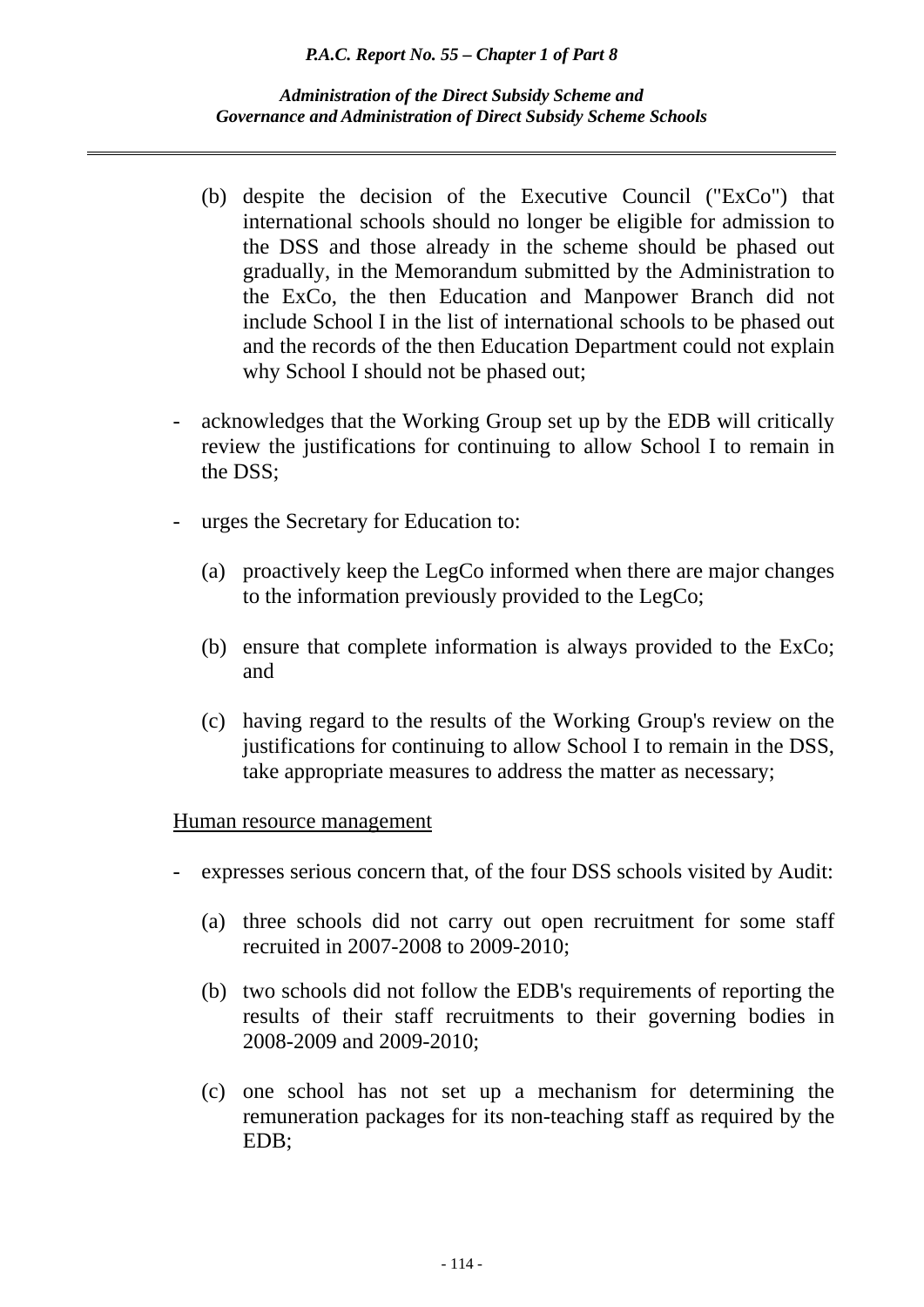- (d) one school did not have a formal staff performance management system in place. In another school, performance appraisal was carried out only for some staff. In the third school, six staff appraisal reports were not available for examination by Audit. In the remaining school, the appraisers were not required to record the justifications of their assessments; and
- (e) in one school, the decisions of the SMC on contract renewal of staff members were not based on performance appraisals;
- acknowledges that the Secretary for Education has agreed with the audit recommendations in paragraphs 6.12, 6.17, 6.21 and 6.25 of Chapter 2 of the Audit Report;
- urges the Secretary for Education to:
	- (a) provide more training for staff of DSS schools to familiarise them with the EDB's various requirements in human resource management to help strengthen the schools' internal control mechanism; and
	- (b) consider requiring DSS schools to declare if they have complied with the EDB's requirements in human resource management matters and document the justifications for not following the requirements;

# General administration

- expresses serious concern that, of the four DSS schools visited by Audit:
	- (a) three schools have not sought prior approval from the EDB for some trading operations carried out by them; and
	- (b) two schools have accepted donations from trading operators without any documented compelling reasons, and made no disclosure in the school reports;
- expresses concern that, of the four DSS schools visited by Audit:
	- (a) one school has not laid down any formal procurement policy and procedure. In another school, the procurement procedures for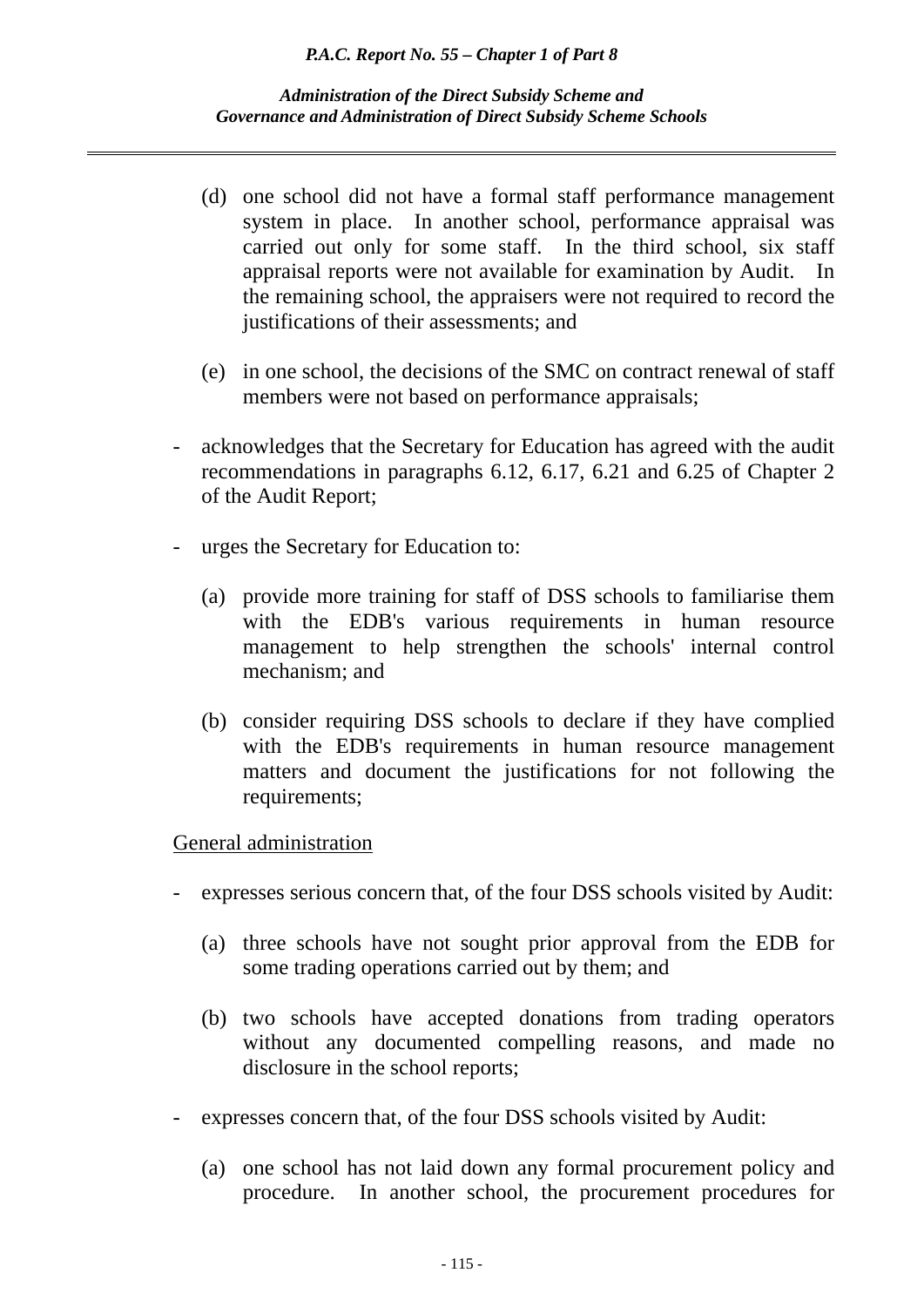making procurement with non-government funds are less stringent than those of the EDB's guidelines for aided school. No record is available showing that the adoption of the less stringent procedures has been approved by the SMC and made known to the stakeholders of the school;

- (b) in three schools, no record is available showing that the staff involved in purchasing and supplies duties has signed the required undertaking that they would declare to the school governing body any current or future connections they or their immediate families have/will have with the suppliers;
- (c) the profit of some of the items sold by three schools has exceeded the 15% profit ceiling set by the EDB; and
- (d) no tender/quotation exercise has been carried out by one school for the selection of the tuckshop operator, and by another school for the selection of operators/suppliers for operating the school tuckshop, the provision of school bus service and the supply of lunch boxes;
- acknowledges that the Secretary for Education has agreed with the audit recommendations in paragraphs 7.12 and 7.23 of Chapter 2 of the Audit Report;
- urges the Secretary for Education to expeditiously implement the above audit recommendations;

### Other governance issues

- expresses concern that:
	- (a) the composition of the school governing bodies of six DSS schools (incorporated under their respective incorporation ordinances) does not include representatives of parents and teachers as school managers, which is not in line with modern corporate governance practices;
	- (b) there is no requirement to disclose to the public the particulars of school managers (name, tenure of office and category of each manager) of SSBs other than the IMCs; and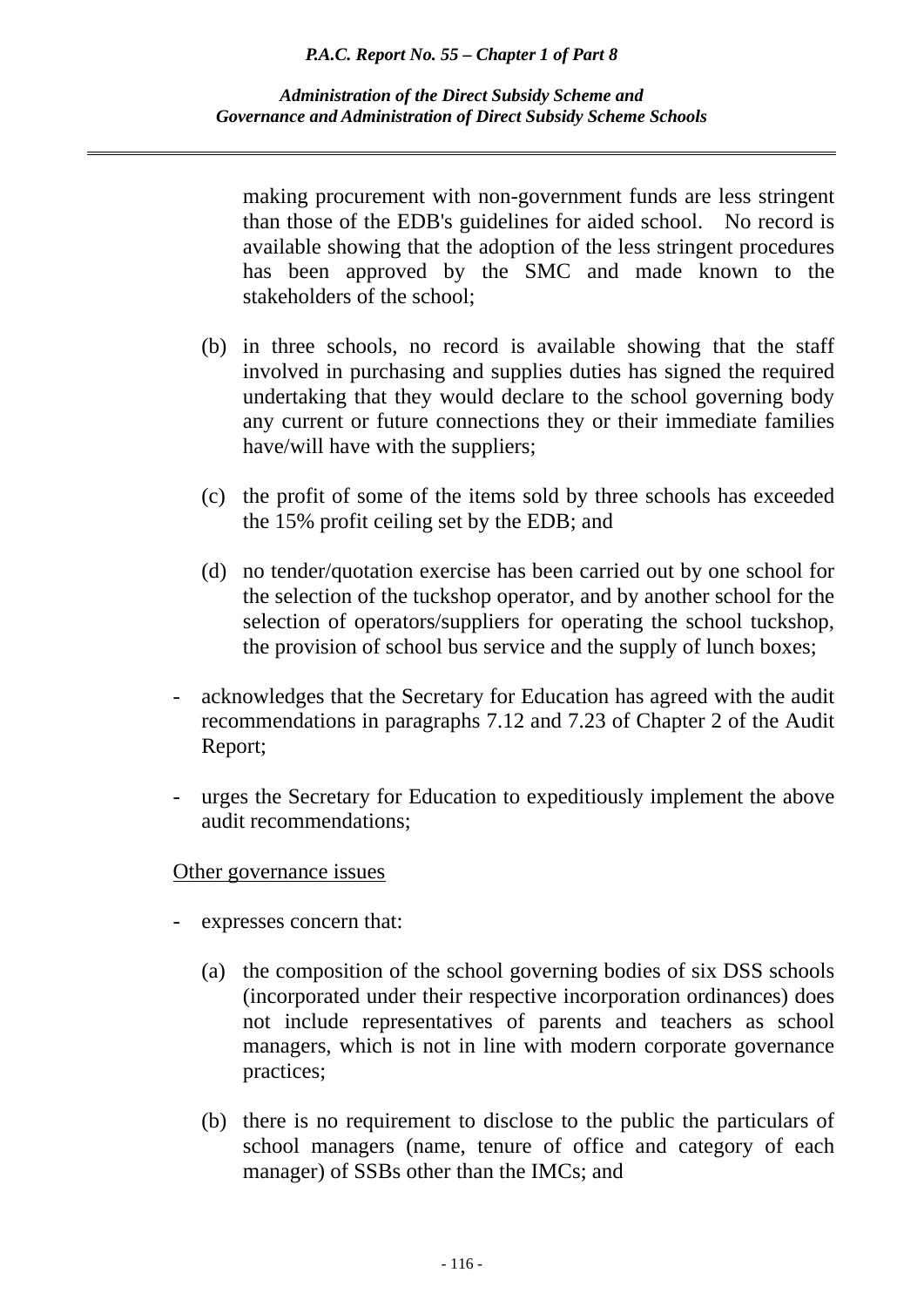- (c) of the four DSS schools visited by Audit:
	- (i) the attendance rates of some school managers at the school governing body meetings held by two schools were low;
	- (ii) a quorum was not present at some school governing body meetings held by two schools; and
	- (iii) all the four schools did not comply fully with the requirements stipulated in the EDB's guidelines and the Education Ordinance on managing conflict of interests;
- acknowledges that the Secretary for Education has agreed with the audit recommendations in paragraphs 2.8, 2.15, 2.23 and 2.28 of Chapter 2 of the Audit Report;
- urges the Secretary for Education to expeditiously implement the above audit recommendations; and

# Follow-up actions

- wishes to be kept informed of:
	- (a) the progress made by the Working Group in reviewing the governance framework, internal control and enforcement mechanism and financial management of DSS schools; and
	- (b) the progress made in implementing the various recommendations made by the Committee and Audit.